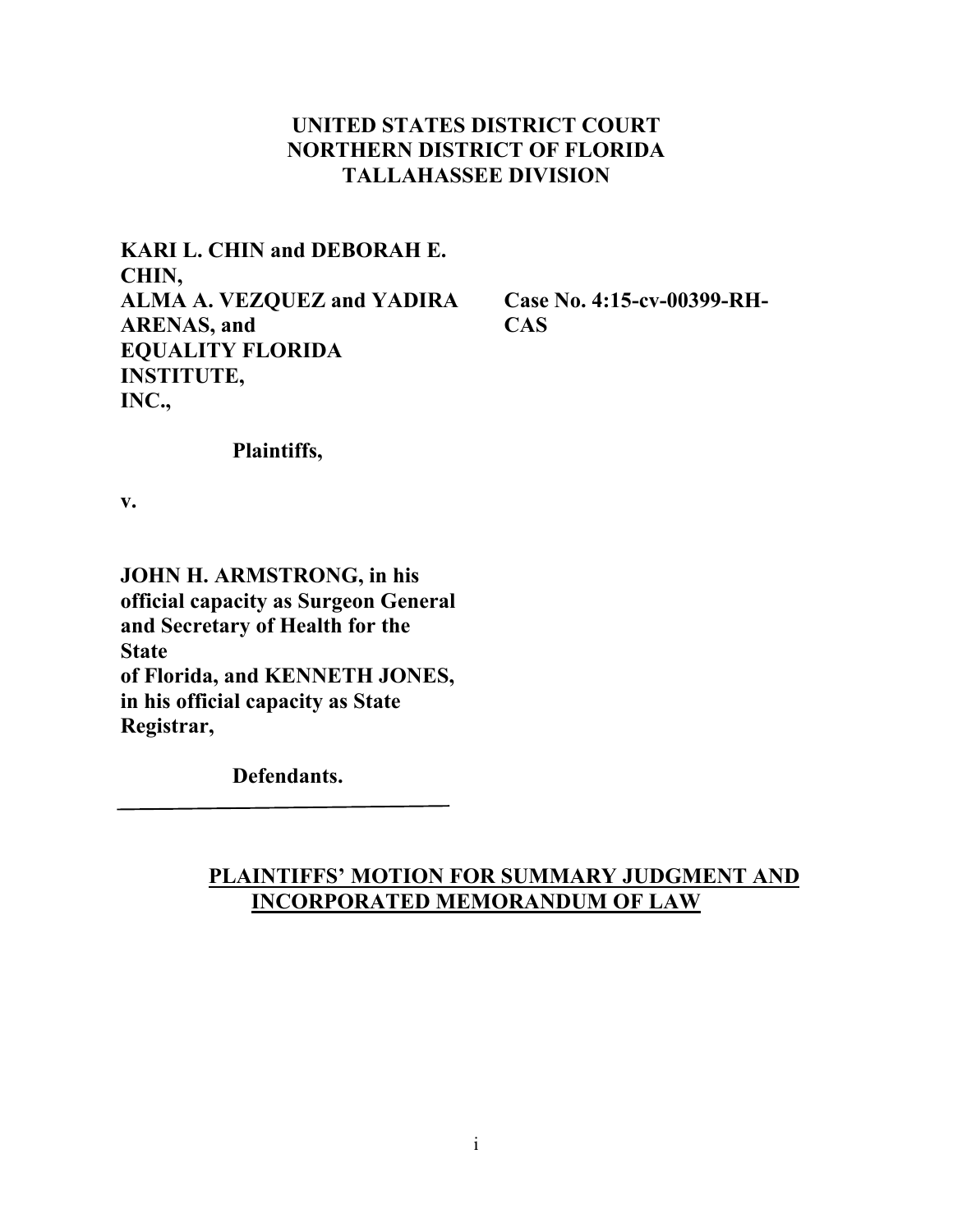# **TABLE OF CONTENTS**

|             |                                                                                                                                                                                                                                  | PLAINTIFFS' MEMORANDUM OF LAW IN SUPPORT OF                                                                                                                 |    |
|-------------|----------------------------------------------------------------------------------------------------------------------------------------------------------------------------------------------------------------------------------|-------------------------------------------------------------------------------------------------------------------------------------------------------------|----|
|             |                                                                                                                                                                                                                                  |                                                                                                                                                             |    |
|             |                                                                                                                                                                                                                                  |                                                                                                                                                             |    |
|             |                                                                                                                                                                                                                                  |                                                                                                                                                             |    |
|             |                                                                                                                                                                                                                                  |                                                                                                                                                             |    |
| $I_{\cdot}$ | Defendants' Refusal To Recognize Plaintiffs' Marriages<br>For Purposes Of Issuing Birth Certificates Under Section<br>382.013(2)(a) Infringes Upon Plaintiffs' Fundamental<br>Right To Marry And To Have Their Marriages Treated |                                                                                                                                                             |    |
|             | $A_{\cdot}$                                                                                                                                                                                                                      | Section $382.013(2)(a)$ Requires the Florida Office<br>of Vital Statistics To List Both Spouses As Parents<br>On A Child's Birth Certificate When A Married |    |
|             | <b>B.</b>                                                                                                                                                                                                                        | Obergefell Requires That Section 382.013(2)(a)<br>Must Be Applied Equally When A Woman Who Is<br>Married To Another Woman Gives Birth To A                  | 13 |
| II.         | Defendants Cannot Justify The Harms Caused By Their<br>Refusal To Recognize Plaintiffs' Marriages Under Section                                                                                                                  |                                                                                                                                                             |    |
|             | A.                                                                                                                                                                                                                               | The Office of Vital Statistics' Refusal To Apply<br>Section 382.013(2)(a) Equally To Same-Sex<br>Spouses Inflicts Serious Harms On Plaintiffs And           |    |
|             | B.                                                                                                                                                                                                                               | There Is No Legitimate, Much Less Compelling,                                                                                                               |    |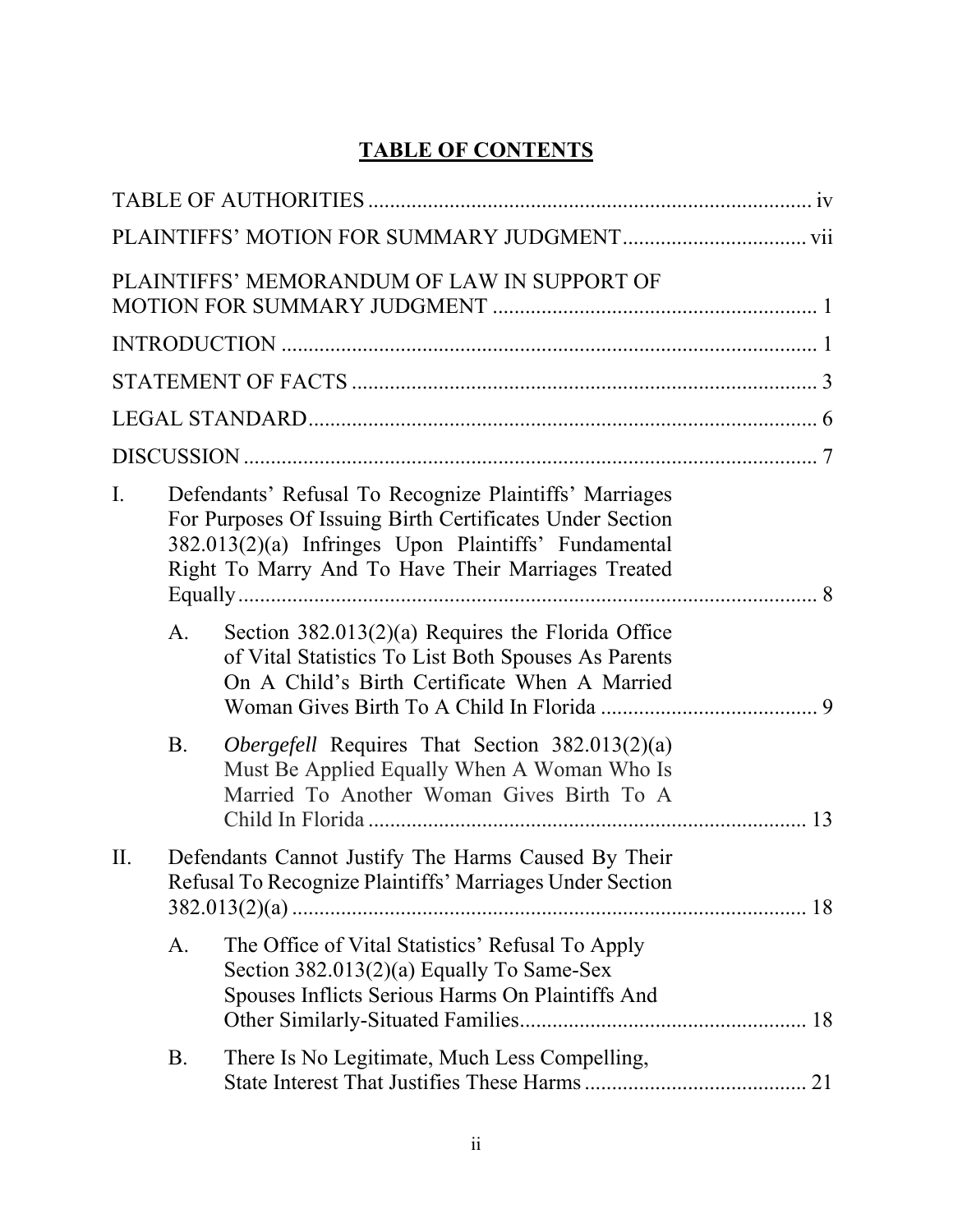| $\mathcal{C}$ . | Other Courts Have Uniformly Concluded That            |  |
|-----------------|-------------------------------------------------------|--|
|                 | <b>States Must Apply Similar State Laws Regarding</b> |  |
|                 | Birth Certificates Equally To Children Born To        |  |
|                 |                                                       |  |
|                 |                                                       |  |
| D.              | Plaintiffs Are Entitled To The Requested Permanent    |  |
|                 |                                                       |  |
|                 |                                                       |  |
|                 |                                                       |  |
|                 |                                                       |  |
|                 |                                                       |  |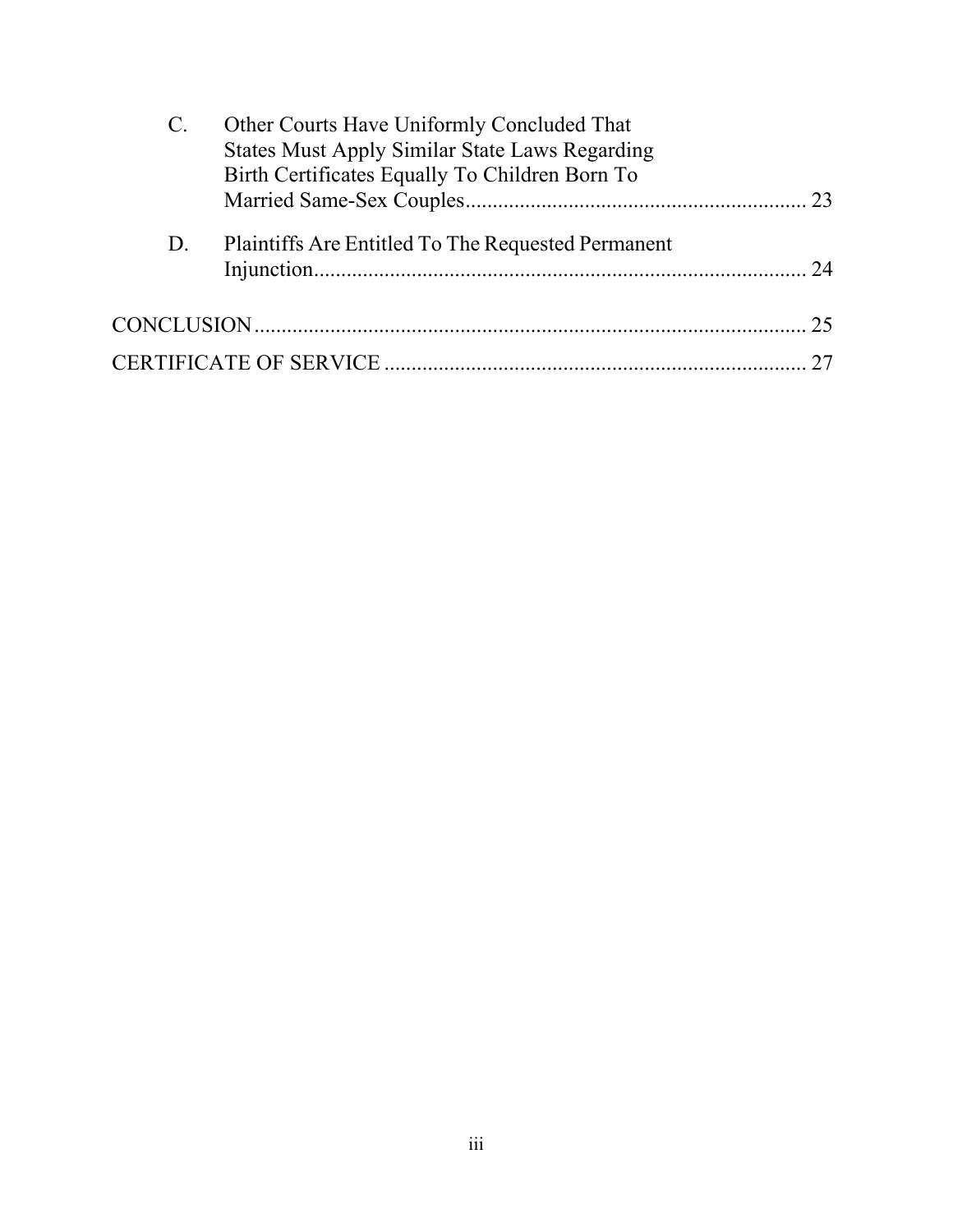# **TABLE OFAUTHORITIES**

| ase<br>۰۵<br>◥ |
|----------------|
|----------------|

| Brenner v. Scott, 999 F. Supp. 2d 1278 (N.D. Fla. 2014) order clarified, No.      |
|-----------------------------------------------------------------------------------|
| Brenner v. Scott, No. 14-14061, Order Denying Motion to Extend Stay of            |
|                                                                                   |
| De Leon v. Abbott, SA-13-CA-00982-OLG (Aug. 11, 2015) (ECF No. 113) 24            |
| Dousset v. Florida Atlantic University, No. 4D14-480 (Fla. Dist. Ct. App. Sept.   |
|                                                                                   |
| Fla. Dept. of Revenue v. Cummings, 930 So. 2d 604 (Fla. 2006)  10, 12, 18         |
|                                                                                   |
| Gartner v. Iowa Dept. of Pub. Health, 830 N.W.2d 335, 341 (Iowa 2013)24           |
| Henry v. Himes, 14 F. Supp. 3d 1036 (S.D. Ohio 2014), aff'd sub nom Obergefell v. |
|                                                                                   |
| Huntsman v. Heavilin, No. 2014-CA-305-K (Fla. Cir. Ct. Jul. 17, 2014)9            |
|                                                                                   |
| In re Estate of Bangor, No. 502014CP001857XXXXMB (Fla. Cir. Ct. Aug. 5,           |
|                                                                                   |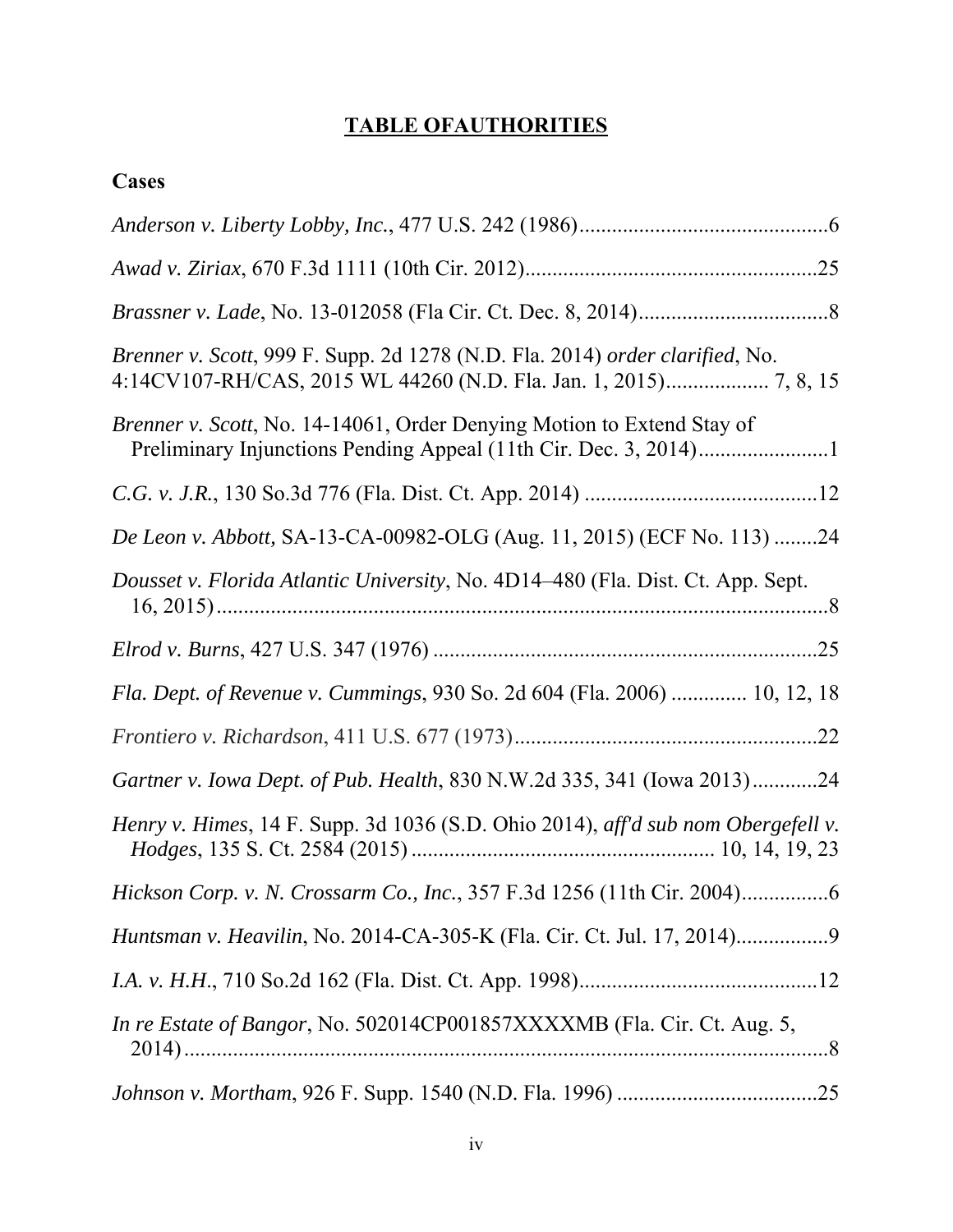| KH Outdoor, LLC v. City of Trussville, 458 F.3d 1261 (11th Cir. 2006) 24      |  |
|-------------------------------------------------------------------------------|--|
|                                                                               |  |
|                                                                               |  |
|                                                                               |  |
|                                                                               |  |
|                                                                               |  |
| Roe v. Patton, No. 2:15-cv-00253-DB, 2015 WL 4476734, at *1 (D. Utah July 22, |  |
|                                                                               |  |
|                                                                               |  |
|                                                                               |  |
|                                                                               |  |
|                                                                               |  |
| <b>Statutes</b>                                                               |  |
|                                                                               |  |
|                                                                               |  |
|                                                                               |  |
|                                                                               |  |
|                                                                               |  |
|                                                                               |  |
|                                                                               |  |
|                                                                               |  |
|                                                                               |  |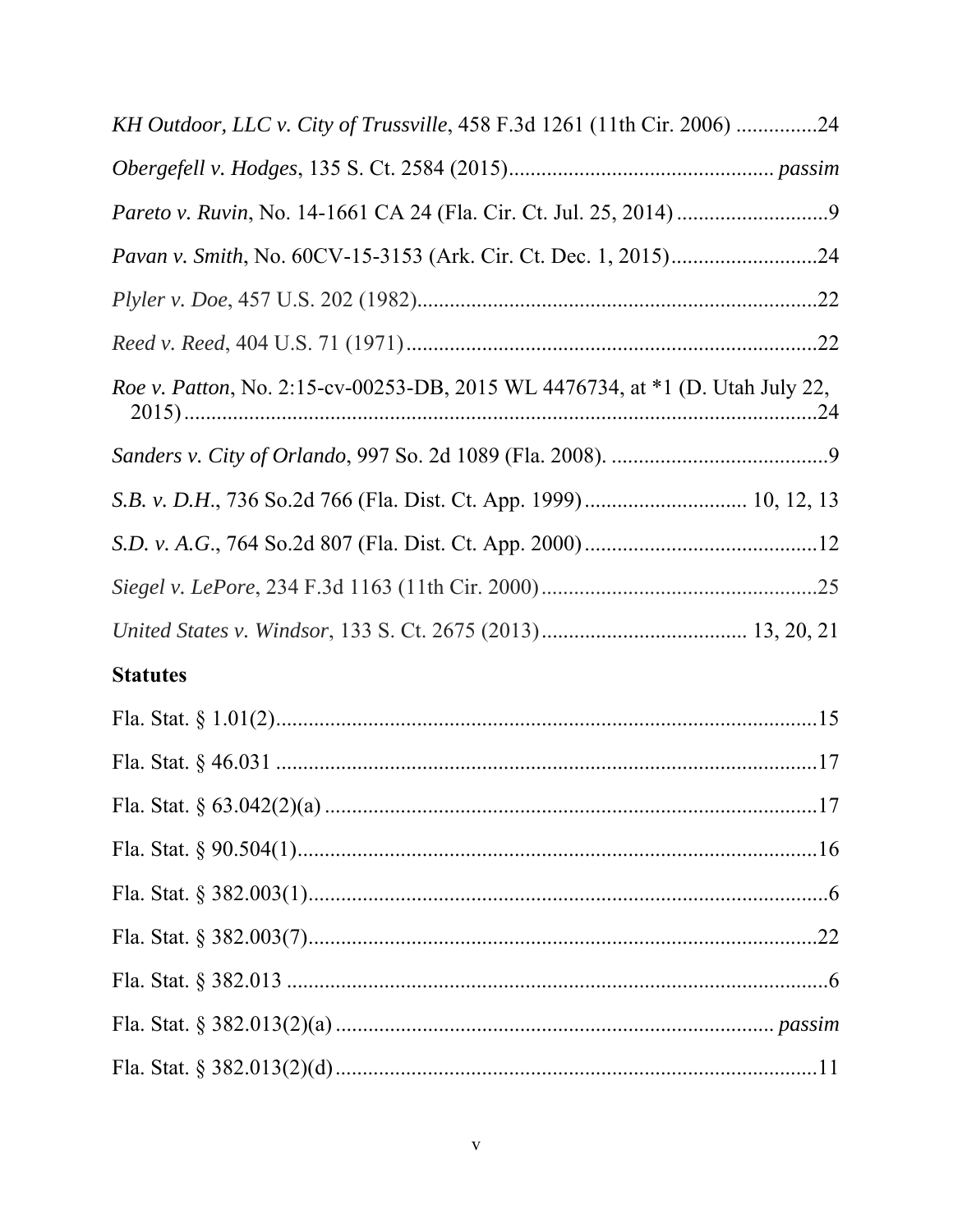| <b>Other Authorities</b>                                                                                                                                     |
|--------------------------------------------------------------------------------------------------------------------------------------------------------------|
| <i>Benefits for Children, Social Security Administration,</i><br>http://www.ssa.gov/pubs/EN-05-10085.pdf (last visited Dec. 8, 2015). 20                     |
| Learn What Documents You Need To Get A Social Security Card, Social Security<br>Administration, http://www.ssa.gov/ssnumber/ss5doc.htm (last visited Dec. 8, |
| Passports for Minors Under 16, U.S. Dep't of State,<br>http://travel.state.gov/content/passports/english/passports/under-16.html (last                       |
| <b>Rules</b>                                                                                                                                                 |
|                                                                                                                                                              |
|                                                                                                                                                              |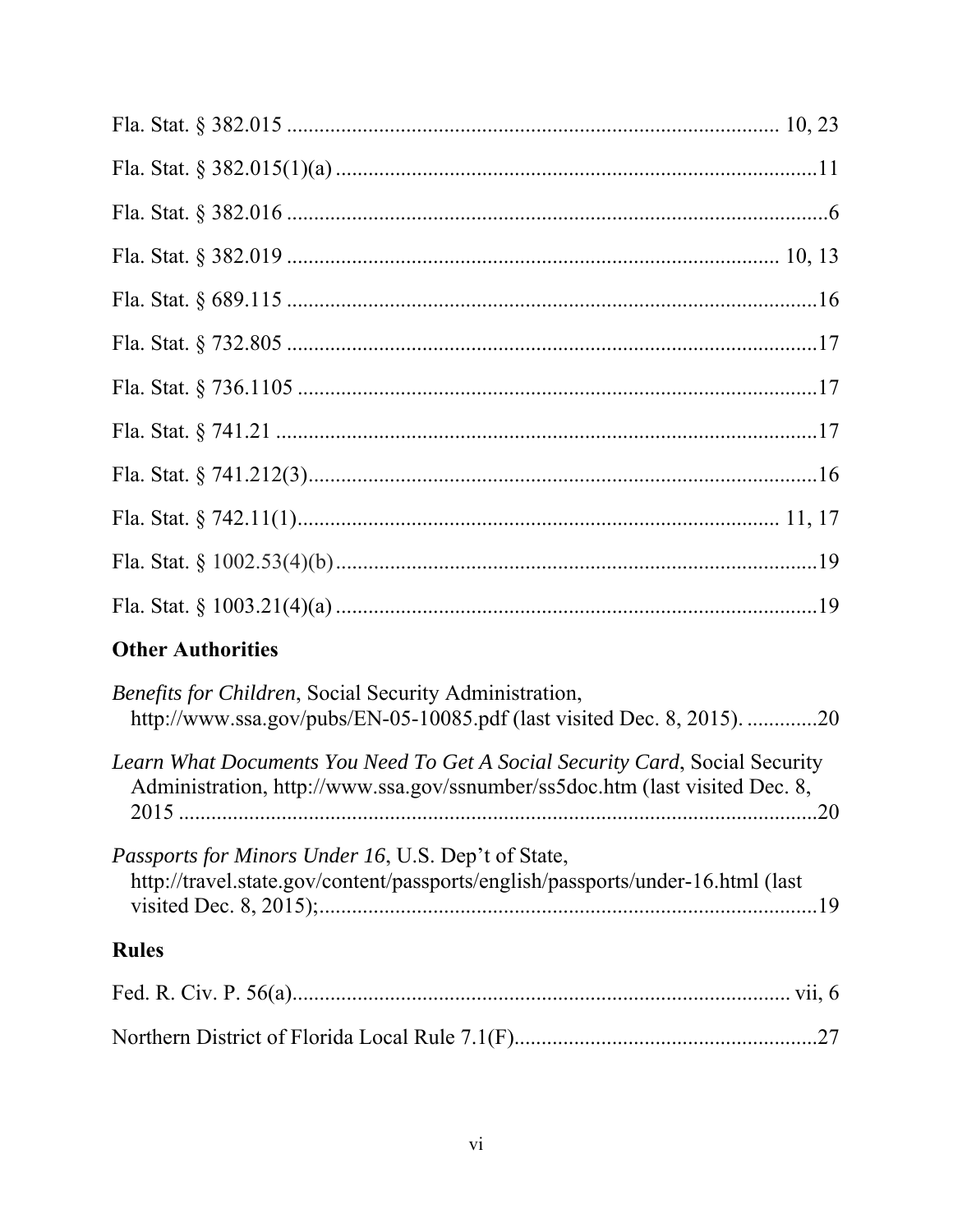#### **PLAINTIFFS' MOTION FOR SUMMARY JUDGMENT**

Pursuant to Federal Rule of Civil Procedure 56(a), Plaintiffs Kari L. Chin, Deborah E. Chin, Alma A. Vazquez, Yadira Arenas, and Equality Florida Institute, Inc. ("Plaintiffs") move for summary judgment on all of their claims and for entry of a permanent injunction:

- 1. Plaintiffs include two married female couples in which one of the spouses gave birth to a child in Florida during the marriage.
- 2. Plaintiff Equality Florida Institute, Inc. is an organization whose members include married same-sex couples in which one of the spouses has given birth in Florida while the couple was married or intends to do so.
- 3. Under Florida law, if a married woman gives birth to a child, the Florida Department of Health's Office of Vital Statistics is required to issue a birth certificate that lists the birth mother's spouse as the child's other parent unless a court has determined that someone other than the spouse is the child's other legal parent. Fla. Stat. § 382.013(2)(a).
- 4. The Office of Vital Statistics routinely complies with Section 382.013(2)(a) when a woman who is married to a man gives birth to a child.
- 5. When a birth mother is married to another woman, however, the Office of Vital Statistics refuses to comply with Section 382.013(2)(a).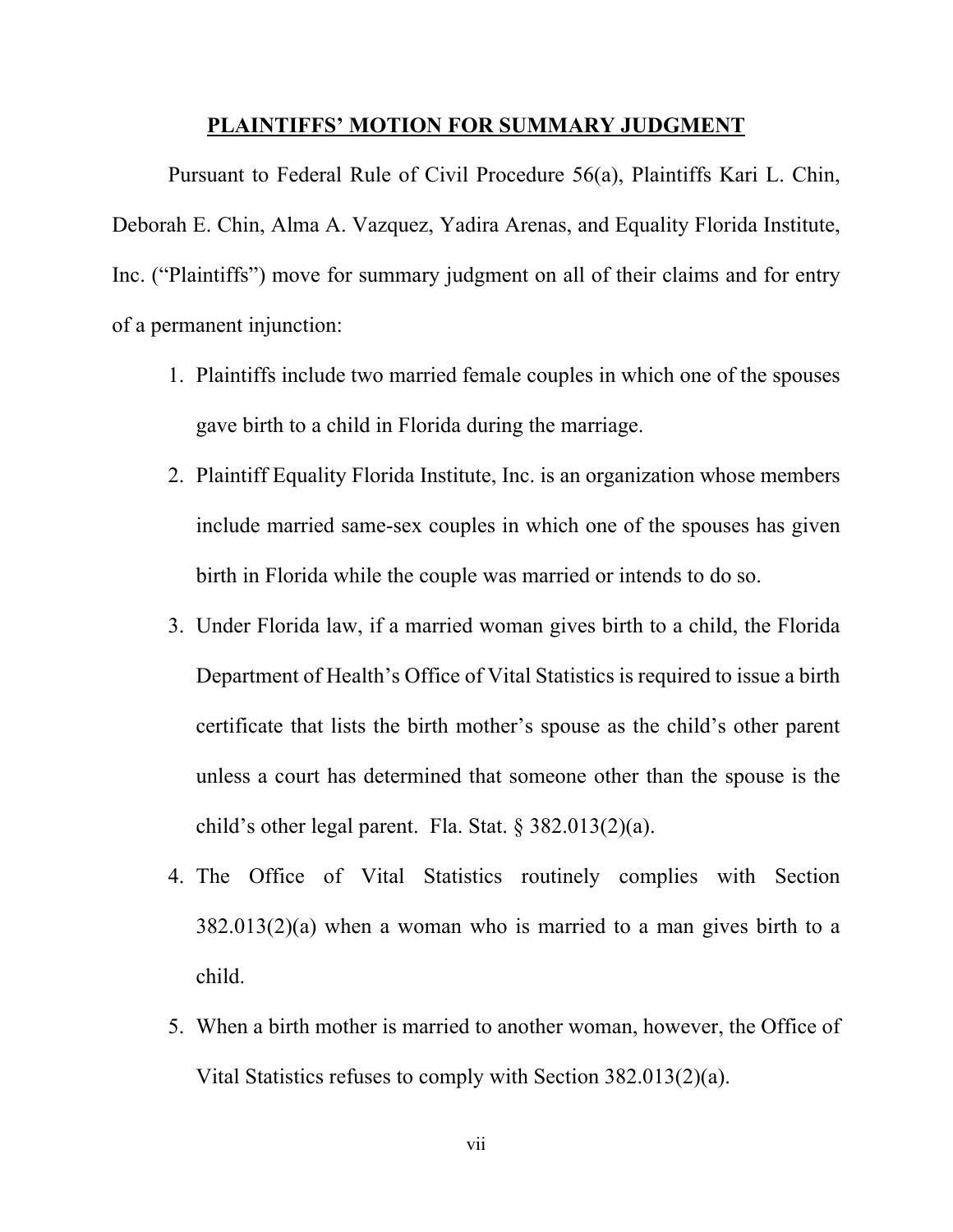6. Defendants' refusal to apply Section 382.013(2)(a) equally to same-sex spouses who give birth in Florida infringes upon Plaintiffs' fundamental right to marry and denies them their right to equal protection of the laws while advancing no compelling, or even rational, state interest and therefore violates the Due Process and Equal Protection Clauses of the Fourteenth Amendment to the United States Constitution.

Plaintiffs are filing an incorporated memorandum of law and also incorporate the Declarations of Kari L. Chin ("K. Chin Decl.," Dkt. 16-1), Deborah E. Chin ("D. Chin Decl.," Dkt. 16-2), Alma A. Vazquez ("Vazquez Decl.," Dkt. 16-3), Yadira Arenas ("Arenas Decl.," Dkt. 16-4), and Equality Florida Institute, Inc. ("EQFL Institute Decl.," Dkt. 16-5) that were filed in support of Plaintiffs' Motion for Preliminary Injunction (Dkt. 16).

Plaintiffs request the issuance of a permanent injunction: (1) Declaring that Defendants' refusal to recognize Plaintiffs' marriages and to issue birth certificates listing both spouses under Section 382.013(2)(a) violates the Due Process and Equal Protection Clauses of the Fourteenth Amendment of the United States Constitution; (2) enjoining Defendants from refusing to recognize the marriages of same-sex couples and directing them to apply Section 382.013(2)(a) and any other applicable statutes or regulations regarding birth certificates and marriage equally to same-sex spouses who give birth to a child in Florida; and (3) requiring Defendants to issue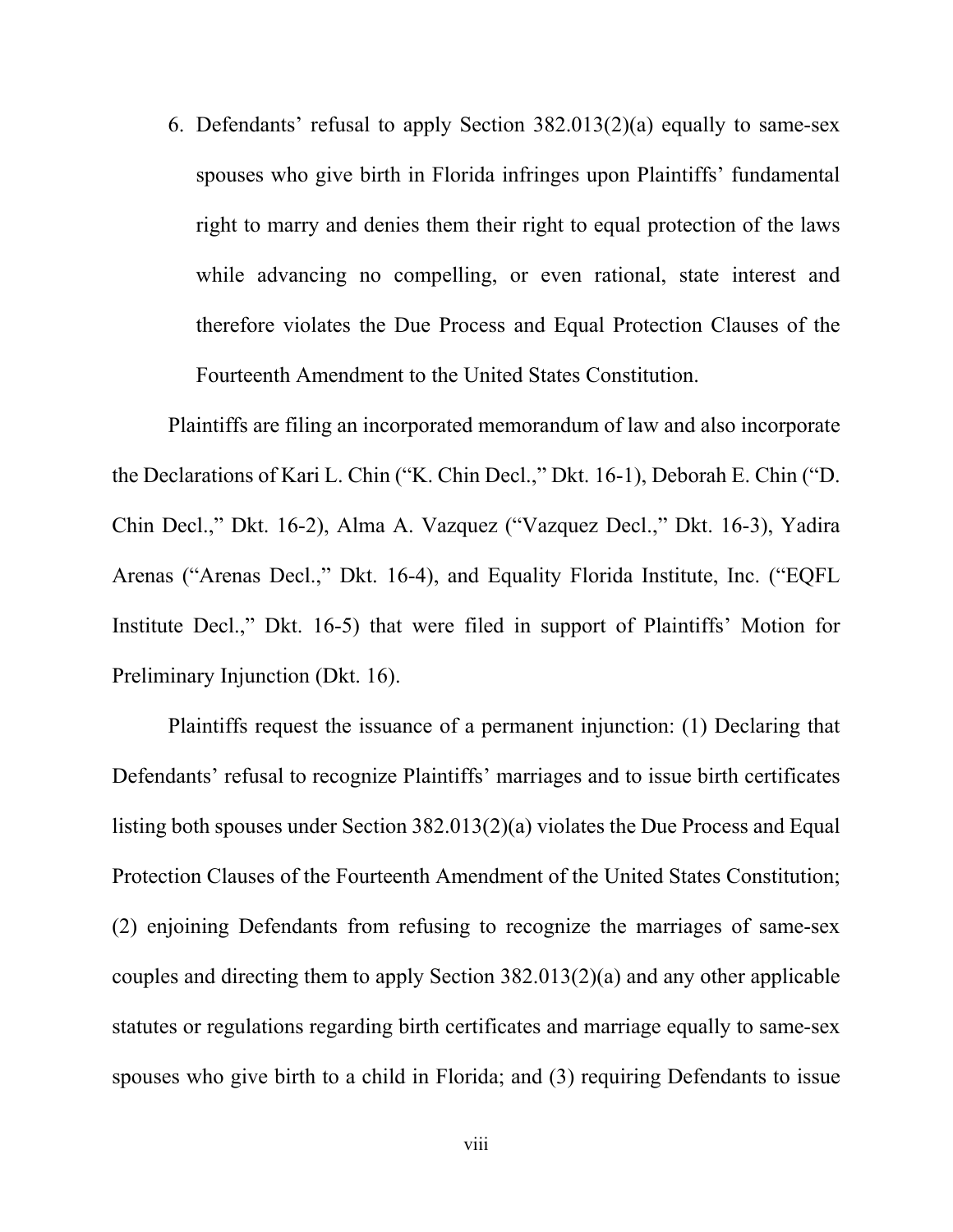corrected birth certificates listing both spouses as parents pursuant to Section 382.013(2)(a) to the Plaintiff couples and, upon request, to other married same-sex couples who were not provided with a birth certificate listing both parents as required by Section 382.013(2)(a), without charging such couples any fees that would otherwise apply to issuance of a corrected birth certificate.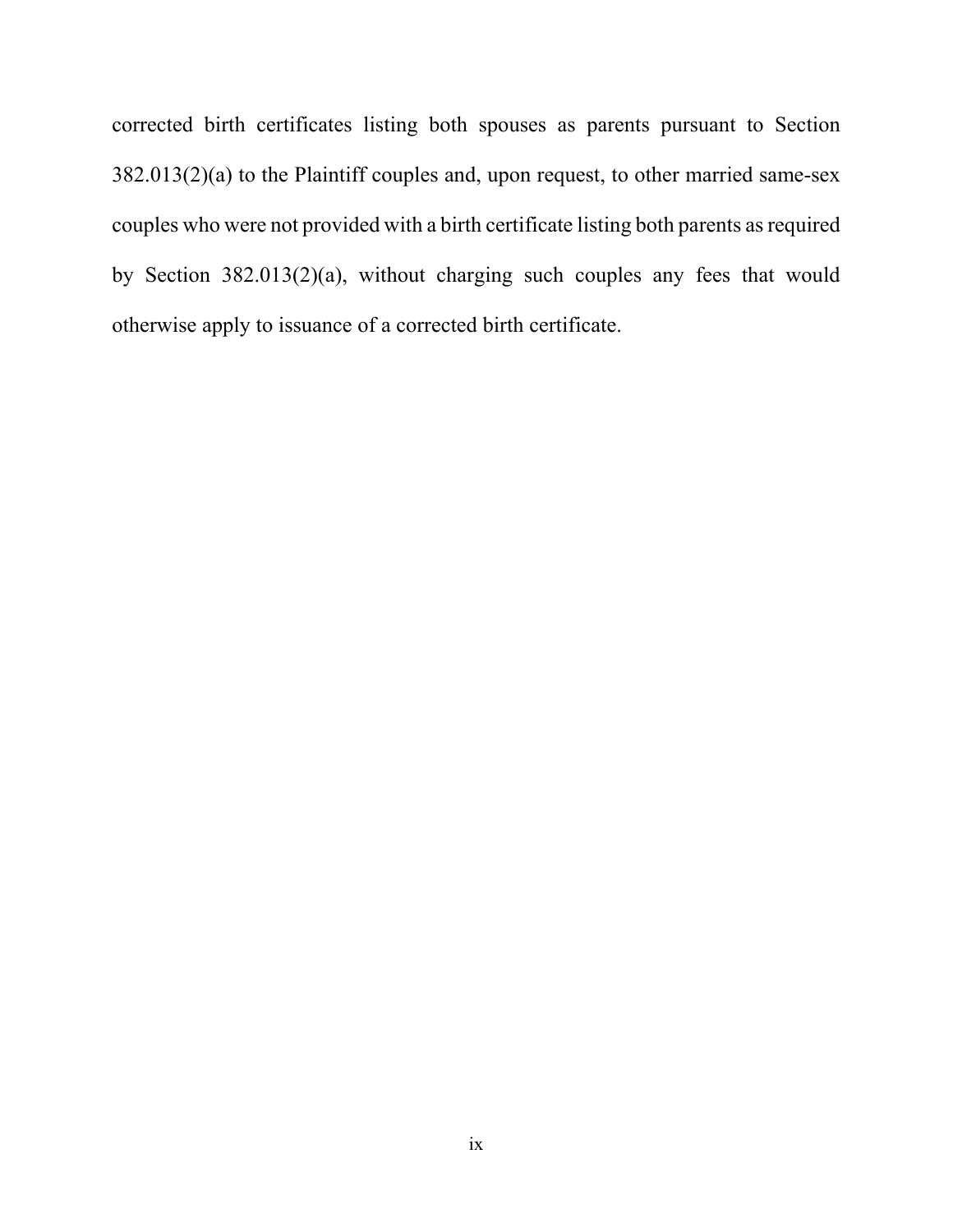## **PLAINTIFFS' MEMORANDUM OF LAW IN SUPPORT OF MOTION FOR SUMMARY JUDGMENT**

#### **INTRODUCTION**

In *Obergefell v. Hodges*, 135 S. Ct. 2584, 2604-05 (2015), the Supreme Court held that same-sex couples have a fundamental right to marry and to have their marriages treated equally under state law. The Court held that a state violates the Due Process and Equal Protection Clauses of the Fourteenth Amendment when it fails to recognize and give equal effect to a marriage between same-sex spouses with respect to *any* "aspect[] of marital status include[ing] . . . *birth* . . . *certificates*." *Id*. (emphasis added). The Court also expressly held that its broad ruling—requiring the provision of all marital rights and responsibilities to same-sex couples on the same terms and conditions as to married different-sex couples—obviated the need for "slower, case-by-case determination of the required availability of specific public benefits to same-sex couples." *Id.* at 2606. *Obergefell* has been in effect for over five months. Furthermore, Defendants have been under an order from this Court to cease enforcement of Florida's marriage ban since the stay in *Brenner v. Scott* was lifted in January of this year—more than eleven months ago. *See Brenner v. Scott*, No. 14-14061, Order Denying Motion to Extend Stay of Preliminary Injunctions Pending Appeal (11th Cir. Dec. 3, 2014) ("The stay of preliminary injunctions entered by the District Court expires at the end of the day on January 5, 2015."). Yet Defendants continue to enforce Florida's unconstitutional marriage ban by denying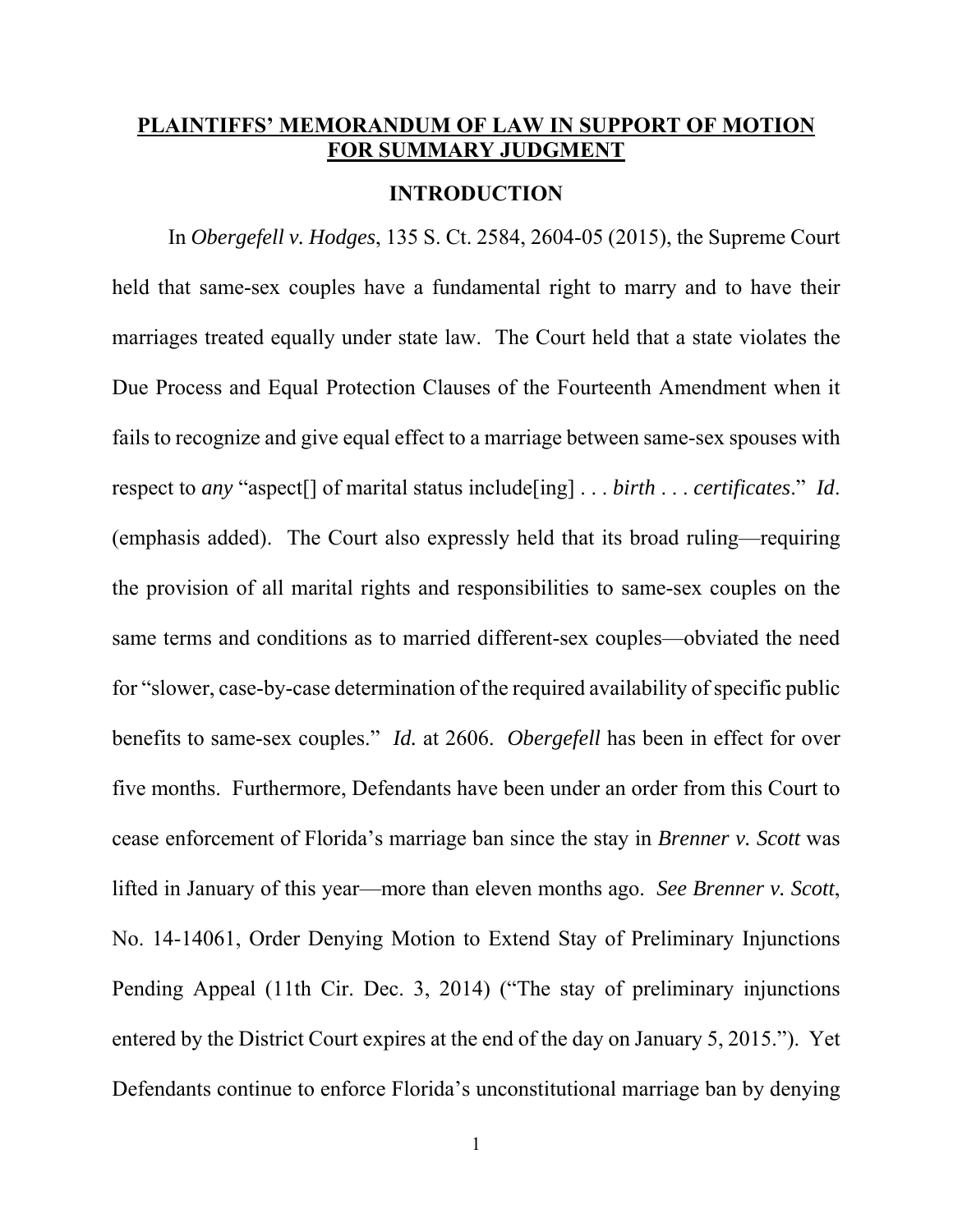same-sex couples the same rights regarding birth certificates of their children that are given to different-sex married couples. In particular, Defendants refuse to issue birth certificates listing both spouses as parents when a woman who is married to another woman gives birth to a child in Florida as required by an equal recognition of their marriage and an equal application of Florida law.

Defendants' refusal to recognize Plaintiffs' marriages and to treat them equally infringes upon Plaintiffs' fundamental right to marry and to equal protection of the laws, causing many serious harms to Plaintiffs and their families. Defendants' refusal to respect Plaintiffs' marriages serves no legitimate state interest, much less the compelling interest required to justify the infringement of the fundamental right to marry. Defendants' refusal to apply the marital protection established by Section 382.013(2)(a) equally to the marriages of same-sex couples also "denie[s] [them] all the benefits [of marriage] afforded to opposite-sex couples" in violation of the Equal Protection Clause. *Obergefell*, 135 S. Ct. at 2604. This unequal treatment is similarly "unjustified" by any rational, let alone compelling, state interest. *Id.*  Plaintiffs therefore request a permanent injunction enjoining Defendants' unconstitutional conduct and requiring them to apply Section 382.013(2)(a), as well as all other statutes and regulations addressing birth certificates and marriage, equally to same-sex spouses who give birth in Florida.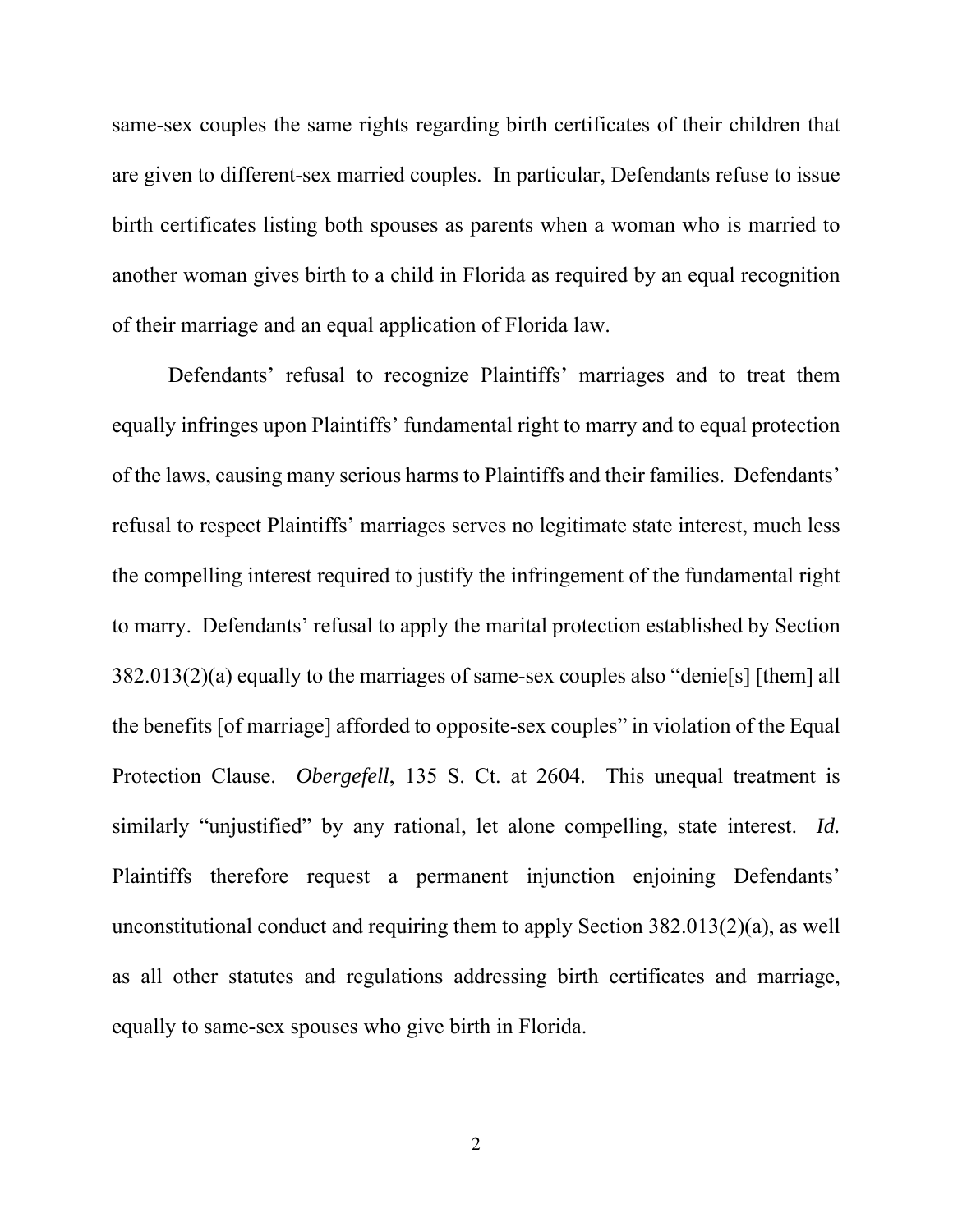#### **STATEMENT OF FACTS**

The following facts are undisputed. Each of the Plaintiff couples was lawfully married when one of the women gave birth in the state of Florida. *See* K. Chin Decl.  $\P\P$  3, 4; D. Chin Decl.  $\P\P$  3, 4; Vazquez Decl.  $\P\P$  3, 4; Arenas Decl.  $\P\P$  3, 4. They are all tax-paying citizens actively involved in their communities, and each couple has been in a committed relationship with one another for years. *See* K. Chin Decl. ¶ 3; D. Chin Decl. ¶ 3; Vazquez Decl. ¶ 3; Arenas Decl. ¶ 3. Each couple eagerly planned the expansion of their family and used an anonymous sperm donor to get pregnant. *See* K. Chin Decl. ¶4; D. Chin Decl. ¶ 4; Vazquez Decl. ¶ 4; Arenas Decl. ¶ 4. Each couple met every requirement for the issuance of a birth certificate listing both spouses as parents of their children, and accurately reflecting the fact of their marriage. *Id.* Yet, for each couple, Defendants refused to list both spouses as parents on their child's birth certificate, although Defendants routinely do so when a child is born to a woman married to a different-sex spouse. *See* K. Chin Decl. ¶ 5; D. Chin Decl. ¶ 5; Vazquez Decl. ¶ 4; Arenas Decl. ¶ 4.

Plaintiffs Kari L. Chin and Deborah E. Chin have been in a committed relationship for fifteen years. *See* K. Chin Decl. ¶ 3; D. Chin Decl. ¶ 3. The couple married in September 2013 in Massachusetts. *Id.* Kari works as a social worker with a local school district. *See* K. Chin Decl. ¶ 2; D. Chin Decl. ¶ 2. Deborah formerly taught elementary school, but now is a stay-at-home mother to their two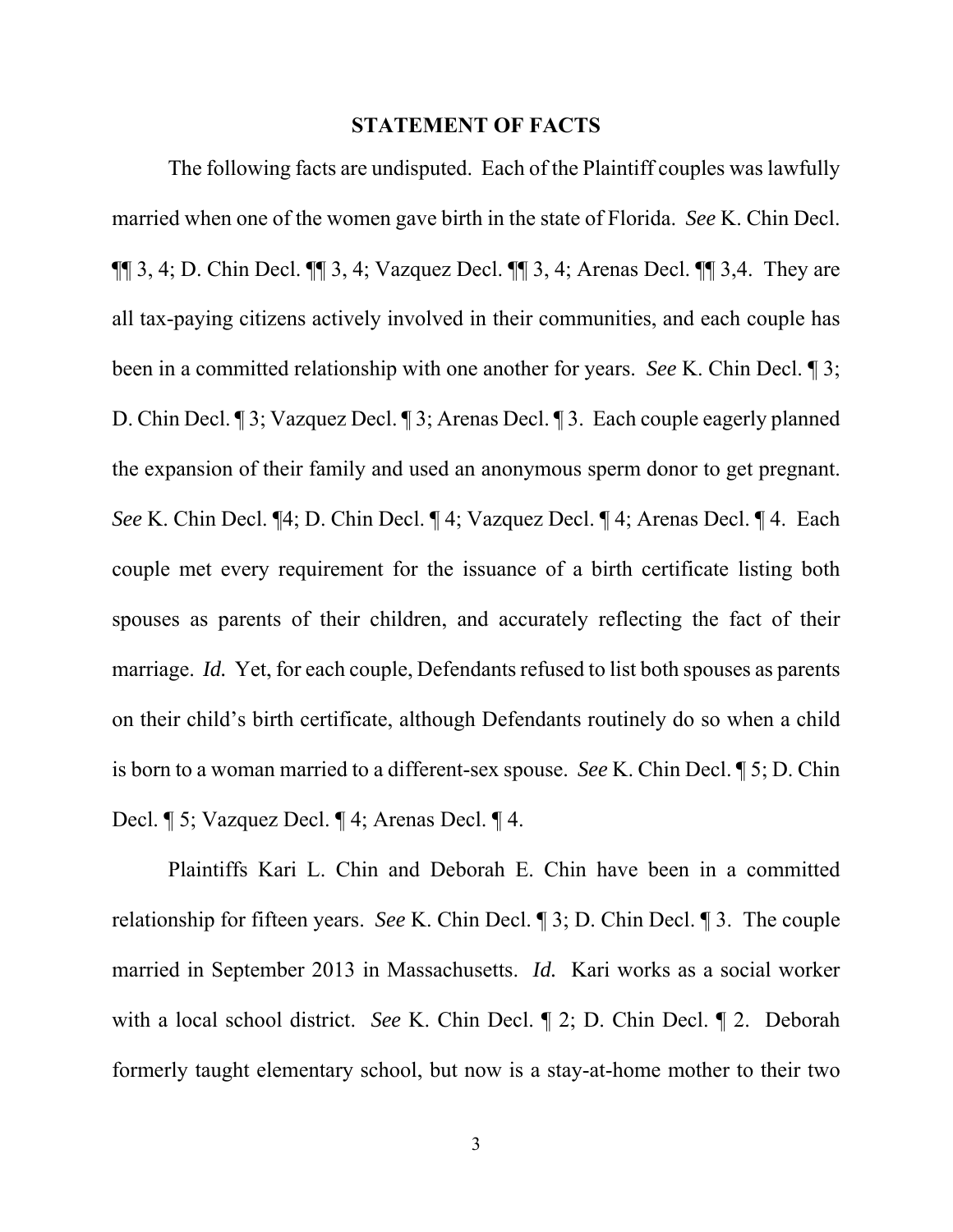children, one of whom was born before the couple married. *Id.* Kari gave birth to their son in February of 2015, after Florida was ordered to recognize the marriages of same-sex couples. *See* K. Chin Decl. ¶ 4; D. Chin Decl. ¶ 4. When Kari gave birth to the couple's son, the Office of Vital Statistics refused to issue a birth certificate with both spouses' names listed. *See* K. Chin Decl. ¶ 5; D. Chin Decl. ¶ 5. Instead, the Office of Vital Statistics issued a birth certificate inaccurately listing Kari as their son's only parent. *Id.*

Plaintiffs Alma A. Vazquez and Yadira Arenas have been in a committed relationship for three years. Vazquez Decl. ¶ 3; Arenas Decl. ¶ 3. The couple married in New York on June 26, 2013. *Id.* Alma works as a medical assistant in a pediatric office. Vazquez Decl. ¶ 2; Arenas Decl. ¶ 2. Yadira works as a pharmacy technician. *Id.* Both are also attending college. *Id.* Alma gave birth to their daughter in March of 2015, after Florida was required to recognize the marriages of same-sex couples. Vazquez Decl.  $\P$  4; Arenas Decl.  $\P$  4. When Alma gave birth to the couple's daughter in March of 2015, the Office of Vital Statistics refused to issue a birth certificate with both spouses listed as their daughter's parents. Vazquez Decl. ¶ 4; Arenas Decl. ¶ 4. Instead, Alma was told that in order to get any birth certificate for their child, Alma had to be listed as unmarried on the form. Vazquez Decl. ¶ 4.

Plaintiff Equality Florida Institute, Inc. is the state's largest civil rights organization dedicated to securing full equality for Florida's lesbian, gay, bisexual,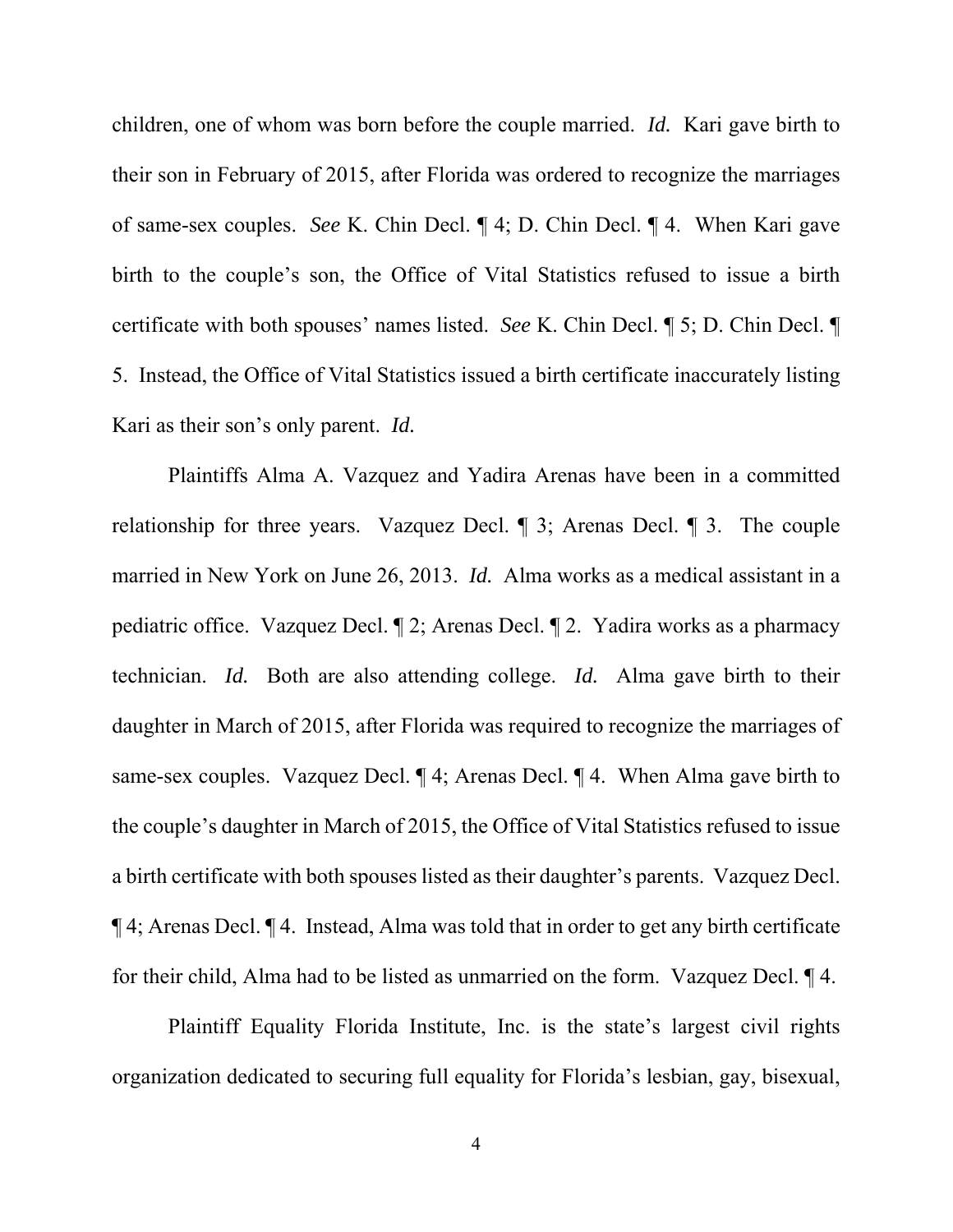and transgender (LGBT) community. EQFL Institute Decl. ¶ 2. Equality Florida Institute's members include many same-sex couples throughout Florida, including same-sex spouses who have given birth to children in Florida during their marriages or who intend to do so in the future. EQFL Institute Decl. ¶ 4. Equality Florida Institute brings this action in an associational capacity on behalf of its members who are married same-sex couples in which one spouse has given birth to a child or children in Florida during the marriage but were not provided with a birth certificate listing both spouses as parents, or who are married same-sex couples who intend for one spouse to give birth to a child or children in the future and wish to receive a birth certificate listing both spouses as parents, on the same terms and conditions as Defendants issue such birth certificates to married different-sex couples.

When a married woman gives birth, Florida law requires Defendants to list both spouses as parents on the child's birth certificate. The Florida Vital Statistics Act requires that "[i]f the mother is married at the time of birth, the name of the husband *shall* be entered on the birth certificate as the father of the child, unless paternity has been determined otherwise by a court of competent jurisdiction." Fla. Stat. § 382.013(2)(a) (emphasis added). This provision is mandatory and requires the Office of Vital Statistics to provide birth certificates to married couples that include the names of both spouses as parents unless a court has declared that a person other than the mother's spouse is the child's parent. When a woman who is married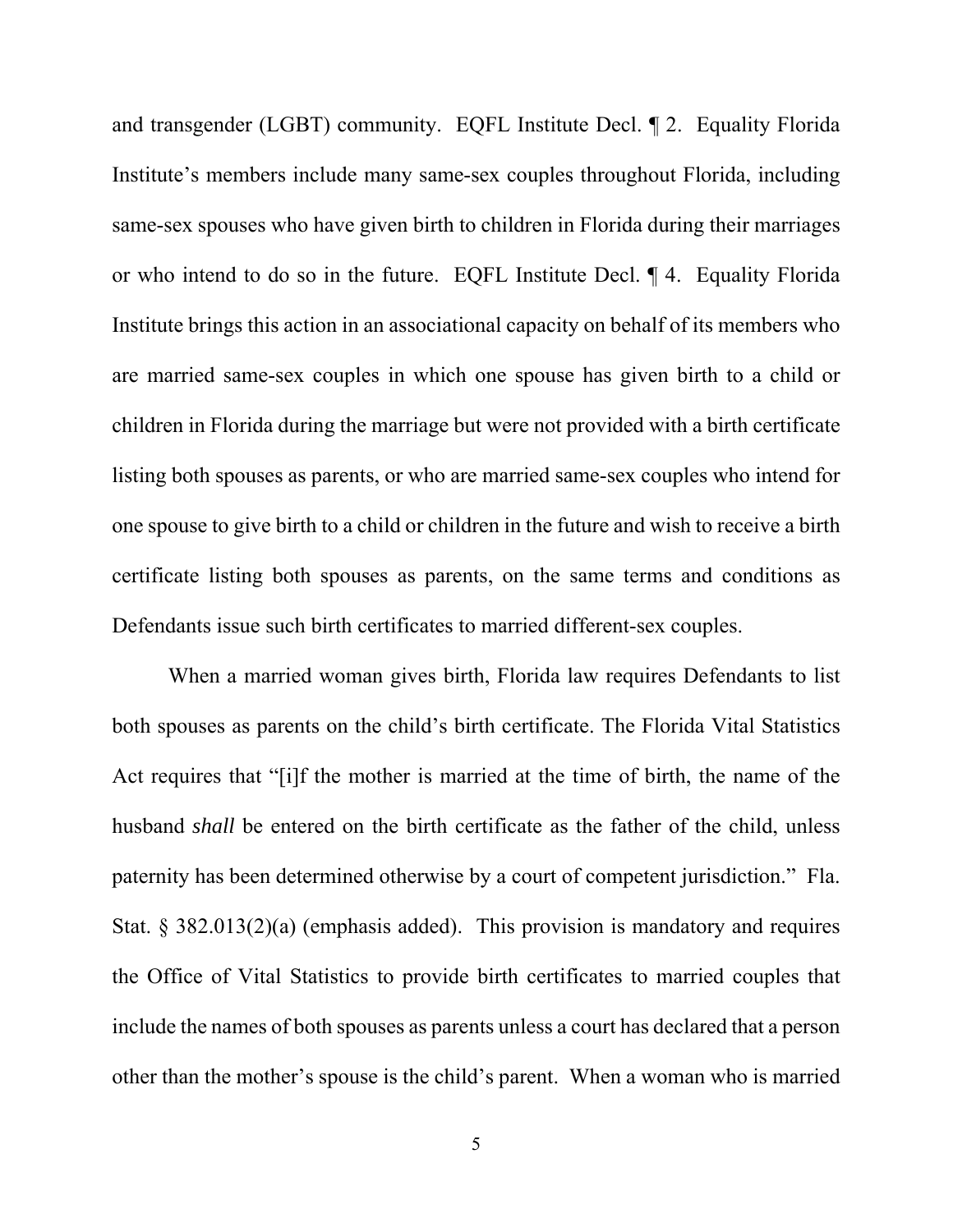to a man gives birth to a child in Florida, and no court has issued a contrary order, Defendants routinely list both spouses on the birth certificate. But when a woman who is married to another woman gives birth to a child in Florida and no court has issued a contrary order, Defendants refuse to list both spouses on the birth certificate.

Defendant John H. Armstrong is Surgeon General and Secretary of Health for the State of Florida. In his official capacity, Surgeon General Armstrong directs the Department of Health, which is responsible for "[e]stablish[ing] an Office of Vital Statistics under the direction of a State Registrar for the uniform and efficient registration, compilation, storage, and preservation of all vital records in the state." *See* Fla. Stat. § 382.003(1).

Defendant Kenneth Jones is State Registrar for the State of Florida. In his official capacity, State Registrar Jones is responsible for directing the Office of Vital Statistics, including with respect to the issuance and amendment of birth certificates. *See* Fla Stat. § 382.003(1); *see also* Fla. Stat. §§ 382.013, 382.016.

#### **LEGAL STANDARD**

Summary judgment is appropriate where "there is no genuine issue of material fact and if the moving party is entitled to judgment as a matter of law." *Anderson v. Liberty Lobby, Inc.*, 477 U.S. 242, 250 (1986); *see also* Fed. R. Civ. P. 56(a). "An issue of fact is 'material' if . . . it might affect the outcome of the case." *Hickson Corp. v. N. Crossarm Co., Inc.*, 357 F.3d 1256, 1259 (11th Cir. 2004). There are no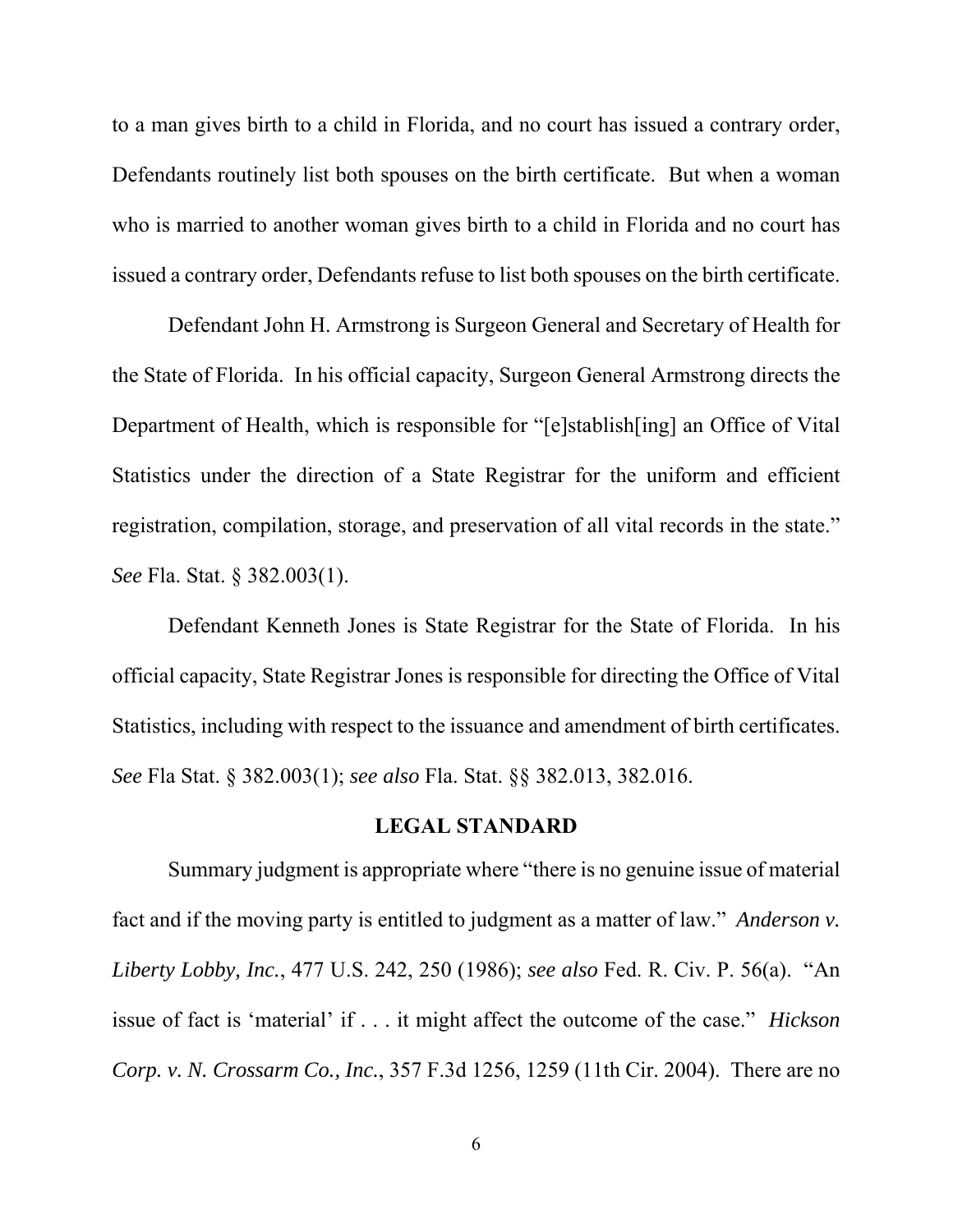disputes of material facts in this case. The issue is a purely legal one—whether Defendants are violating the U.S. Constitution by refusing to recognize Plaintiffs' marriages for the purpose of issuing birth certificates listing both spouses as parents of children born to married women in Florida pursuant to the mandatory requirements of Section 382.013(2)(a).

#### **DISCUSSION**

The Supreme Court in *Obergefell*, 135 S. Ct. at 2604-05, held that state laws excluding same-sex couples from the fundamental right to marry and from the rights and protections of marriage violate the due process and equal protection guarantees of the federal Constitution. In *Brenner v. Scott*, 999 F. Sup. 2d 1278 (N.D. Fla. 2014) *order clarified*, No. 4:14CV107-RH/CAS, 2015 WL 44260 (N.D. Fla. Jan. 1, 2015), this Court enjoined state officials from enforcing Florida's laws excluding same-sex couples from the freedom to marry and the protections of marriage under state law. Defendants' refusal to issue birth certificates listing both parents when a same-sex spouse gives birth to a child in Florida treats married same-sex couples differently than married different-sex couples, denying married same-sex couples one of the most important protections provided to married couples under state law. Defendants' conduct exposes Plaintiffs and their children to serious harms, while serving no legitimate, much less compelling, state interest. Accordingly, as *Obergefell* and this Court's ruling in *Brenner* make clear, Defendants' refusal to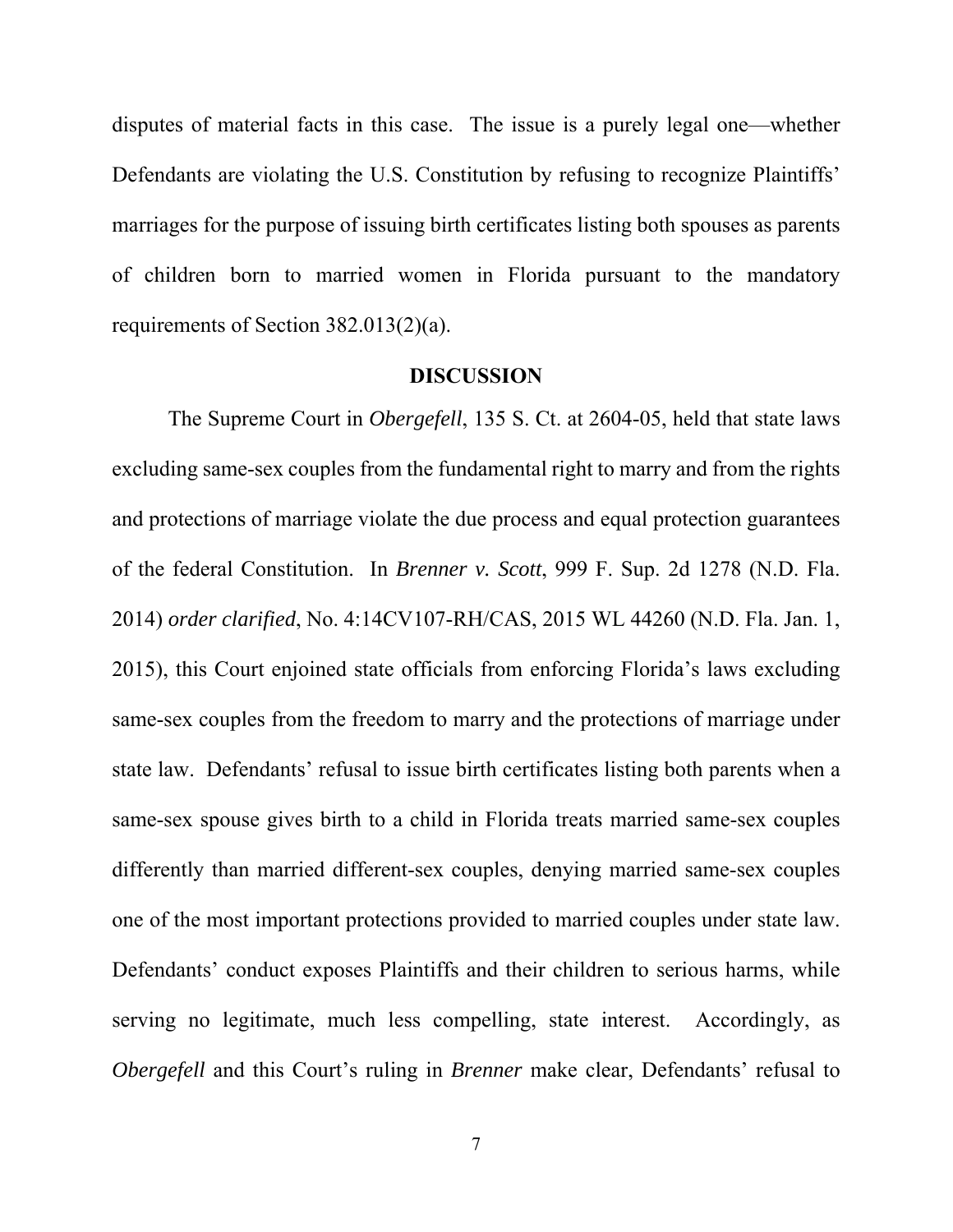recognize Plaintiffs' marriages for purpose of issuing birth certificates under Section 382.013(2)(a) violates the Equal Protection and Due Process Clauses of the United States Constitution.

# **I. Defendants' Refusal To Recognize Plaintiffs' Marriages For Purposes Of Issuing Birth Certificates Under Section 382.013(2)(a) Infringes Upon Plaintiffs' Fundamental Right To Marry And To Have Their Marriages Treated Equally**

The Supreme Court in *Obergefell* held that same-sex couples have a fundamental right to marry and to have their marriages recognized equally under state law. 135 S. Ct. at 2604-05. Defendants contravene the Supreme Court's mandate that states must permit same-sex couples to exercise "the fundamental right to marry. . . . on the same terms and conditions as opposite-couples" when they deny Plaintiffs one of the most important legal protections of marriage. *Id.* 2605. Defendants' actions also contravene this Court's ruling in *Brenner*, 999 F. Sup. 2d at 1286 (issuing preliminary injunction "sufficient to provide complete relief" to same-sex couples seeking equal access to marriage).<sup>1</sup>

<sup>1</sup> Numerous other Florida courts have issued similar rulings. *See, e.g.*, *Dousset v. Florida Atlantic University*, No. 4D14–480, 2015 WL 5440809 (Fla. Dist. Ct. App. Sept. 16, 2015) (reversing denial of in-state tuition for Florida resident based on marriage to same-sex spouse); Order Granting Petitioner's Motion for Declaratory Judgment, *Brassner v. Lade*, No. 13-012058 (Fla Cir. Ct. Dec. 8, 2014) (granting declaratory judgment that Florida laws barring same-sex couples from marriage are void and unenforceable); Order on Amended Petition for Administration, *In re Estate of Bangor*, No. 502014CP001857XXXXMB (Fla. Cir. Ct. Aug. 5, 2014) (ordering non-resident surviving same-sex spouse eligible to serve as a Florida Personal Representative in estate context); Order Granting Plaintiffs' Motion for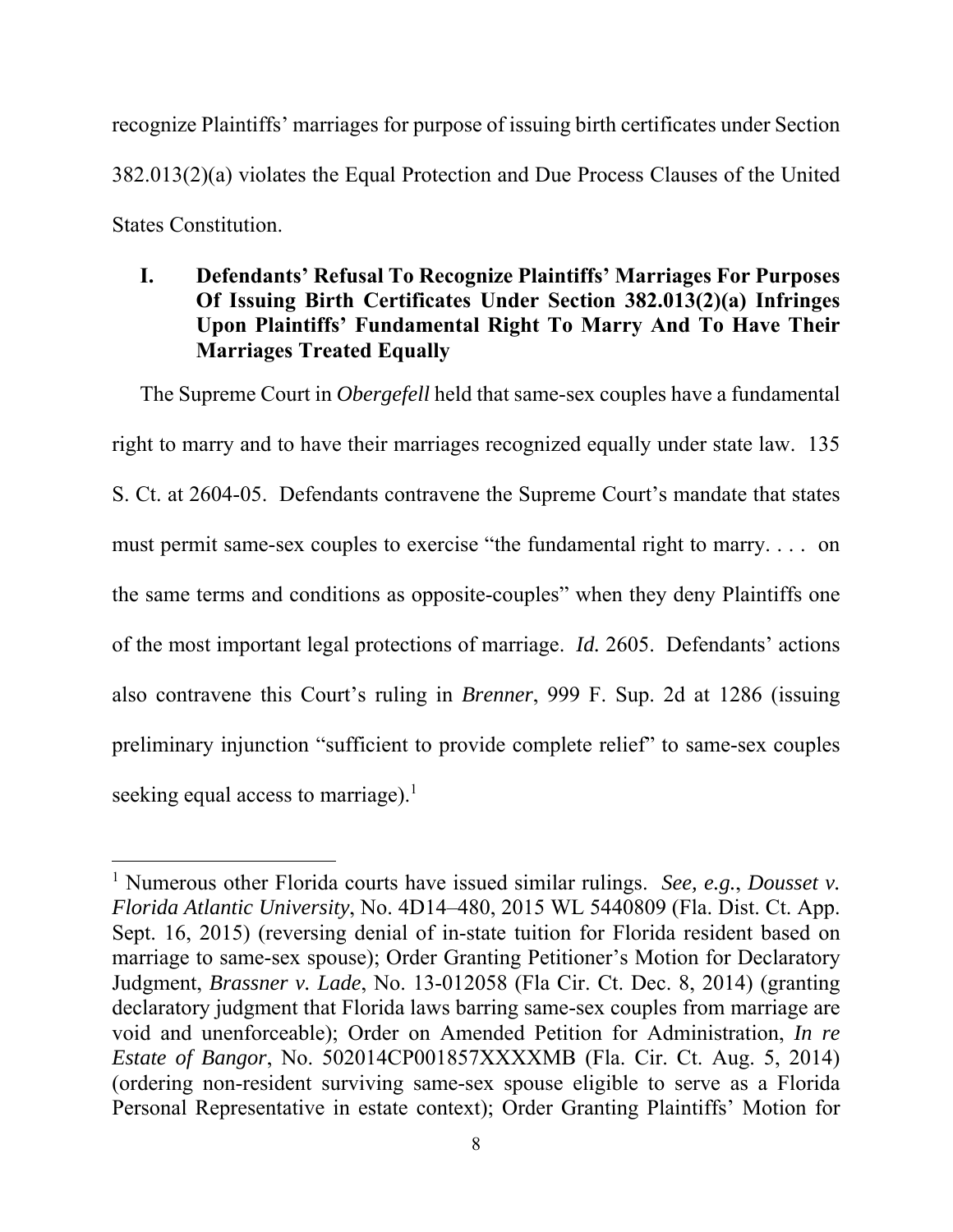### **A. Section 382.013(2)(a) Requires the Florida Office of Vital Statistics To List Both Spouses As Parents On A Child's Birth Certificate When A Married Woman Gives Birth To A Child In Florida**

Section 382.013(2)(a) requires the Office of Vital Statistics to list both spouses as parents when a married woman gives birth to a child in Florida unless a court has determined that someone other than the birth mother's spouse is the child's legal parent. This provision is mandatory and establishes a purely ministerial duty. If a woman who gives birth in Florida is married and no court has ruled that a person other than the birth mother's spouse is the child's legal parent, "the name of the husband *shall be entered* on the birth certificate as the father of the child." Fla. Stat. § 382.013(2)(a) (emphasis added). Under well-settled Florida law, "[t]he word 'shall' is mandatory in nature." *Sanders v. City of Orlando*, 997 So. 2d 1089, 1095 (Fla. 2008).

Accordingly, when a married woman gives birth to a child in Florida, the scope of the Office of Vital Statistics' authority is highly circumscribed: unless presented with a court order declaring that someone other than the birth mother's spouse is the child's legal parent, the Office of Vital Statistics must list the spouse

Summary Judgment, *Pareto v. Ruvin*, No. 14-1661 CA 24, at 2 (Fla. Cir. Ct. Jul. 25, 2014) ("find[ing] that Florida's statutory and constitutional restrictions on same-sex marriage violate the Due Process and Equal Protection Clauses of the United States Constitution"); Order on Plaintiff's Motion for Summary Judgment, *Huntsman v. Heavilin*, No. 2014-CA-305-K (Fla. Cir. Ct. Jul. 17, 2014) (order granting plaintiffs' motion for summary judgment and declaring Florida's laws barring same-sex couples from marriage to be void and unenforceable).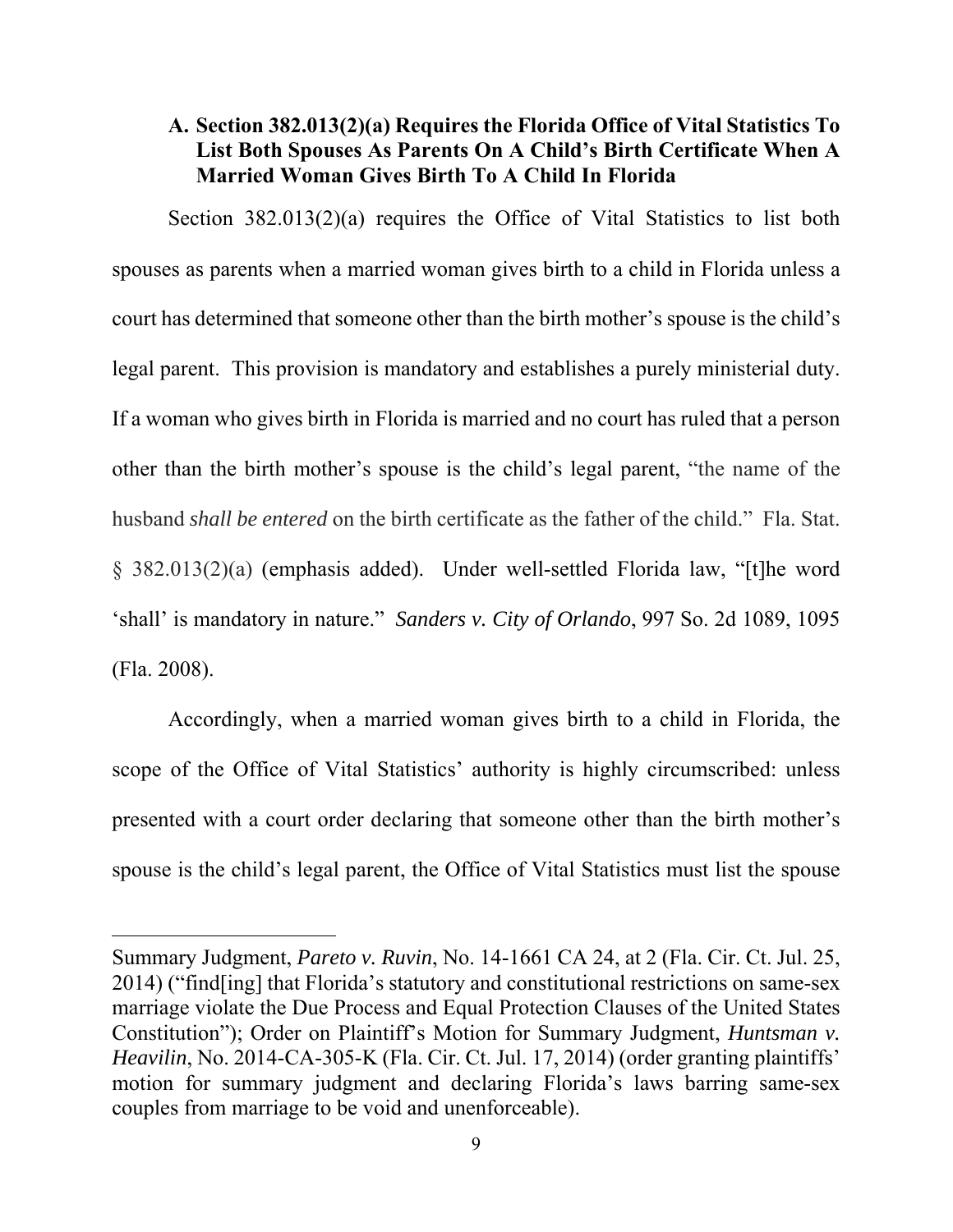as a parent on the birth certificate. This duty applies regardless of the circumstances of the child's conception. For example, the Office of Vital Statistics must comply with this provision even if a man other than the birth mother's husband is known to be the child's biological father. *See*, *e.g*., *S.B. v. D.H*., 736 So.2d 766, 767 (Fla. Dist. Ct. App. 1999) (holding that, in light of Section 382.013(2)(a), the Office of Vital Statistics had no authority to place a child's biological father rather than the birth mother's husband on the child's birth certificate).

Like birth certificates in other states, a Florida birth certificate is a legal document intended to reflect a child's *legal* parentage.2 *See*, *e.g.*, *Henry v. Himes*, 14 F. Supp. 3d 1036, 1052 (S.D. Ohio 2014) ("An Ohio birth certificate is a legal document, not a medical record."), *aff'd sub nom Obergefell*, 135 S. Ct. 2584. As such, there are many circumstances under which the persons listed as a child's legal parents on a birth certificate are not necessarily the child's biological progenitors. For example, when a child is adopted, the Office of Vital Statistics must issue a new birth certificate listing the adoptive parents as the child's parents and must place the original certificate under seal. *See* Fla. Stat. § 382.015. The new certificate is indistinguishable from an original birth certificate: "All names and identifying

<sup>2</sup> Being listed as a parent on a child's birth certificate does not *create* a legal parentchild relationship; however, it is presumed to *reflect* such a relationship and, under Florida law, generally constitutes prima facie evidence of parentage. *See* Fla. Stat. § 382.019; *Fla. Dept. of Revenue v. Cummings*, 930 So. 2d 604, 609 (Fla. 2006).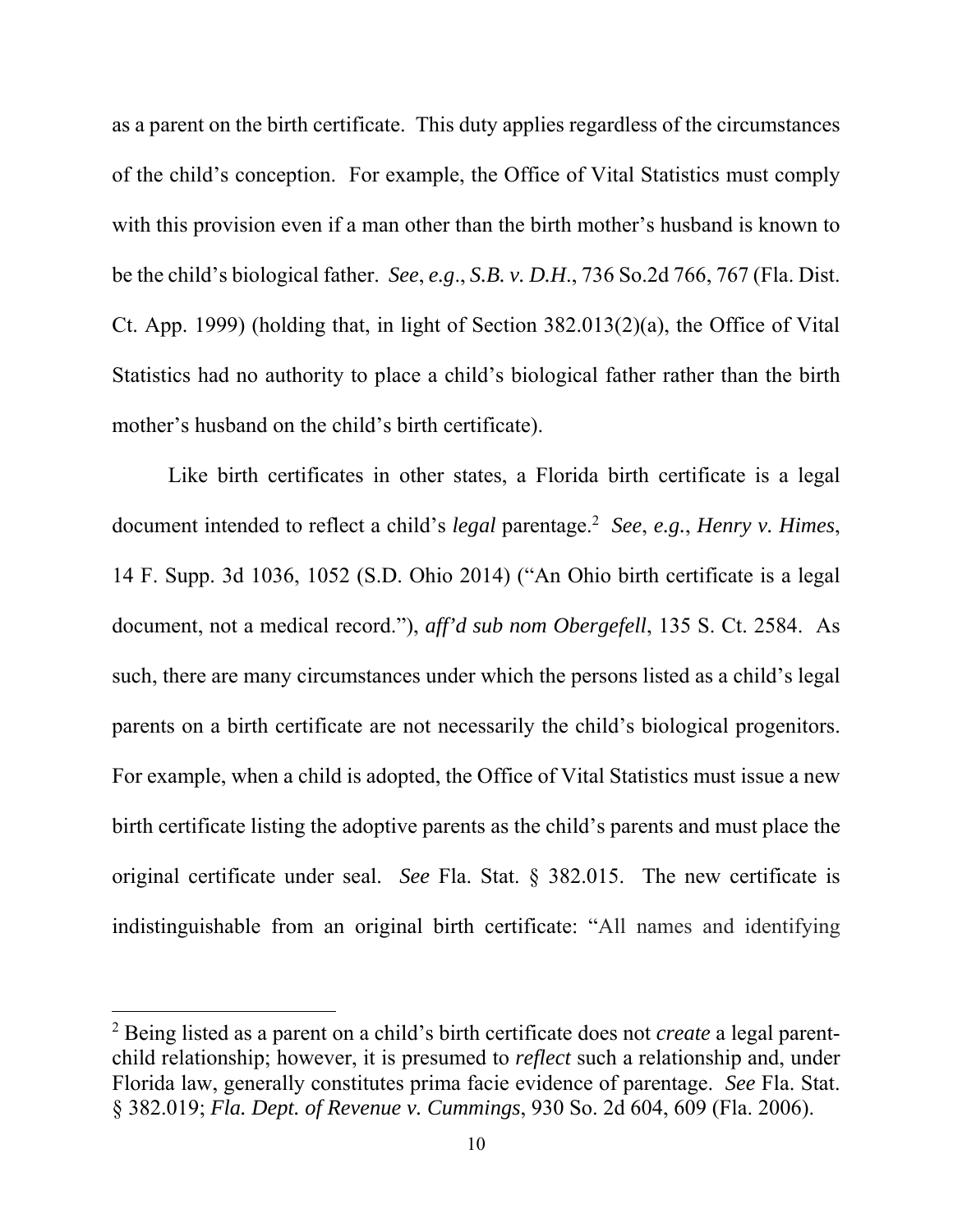information relating to the adoptive parents entered on the new certificate shall refer to the adoptive parents, but nothing in the certificate shall refer to or designate the parents as being adoptive. All other items not affected by adoption shall be copied as on the original certificate, including the date of registration and filing." *Id.* § 382.015(1)(a).

Similarly—and of particular relevance in this case, which involves children born to married female couples through the use of donated sperm—Florida law provides that when a child is born to a married couple using donated sperm, the mother's spouse—not the sperm donor—is the child's legal parent. *See* Fla. Stat. § 742.11(1) ("Except in the case of gestational surrogacy, any child born within wedlock who has been conceived by the means of artificial or in vitro insemination is irrebuttably presumed to be the child of the husband and wife, provided that both husband and wife have consented in writing to the artificial or in vitro insemination.").<sup>3</sup> In such cases, under Section  $382.013(2)(a)$ , the Office of Vital Statistics must list the birth mother's spouse as a parent on the child's birth certificate.

<sup>&</sup>lt;sup>3</sup> Notably, section 382.013(2)(a) applies only when a married woman "gives birth" to a child in Florida. Married couples who have children through adoption or surrogacy—including many male married couples as well as many married differentsex couples—must obtain court orders declaring that they are the child's legal parents before being listed on the child's birth certificate. Fla. Stat. §§ 382.013(2)(d), 382.015.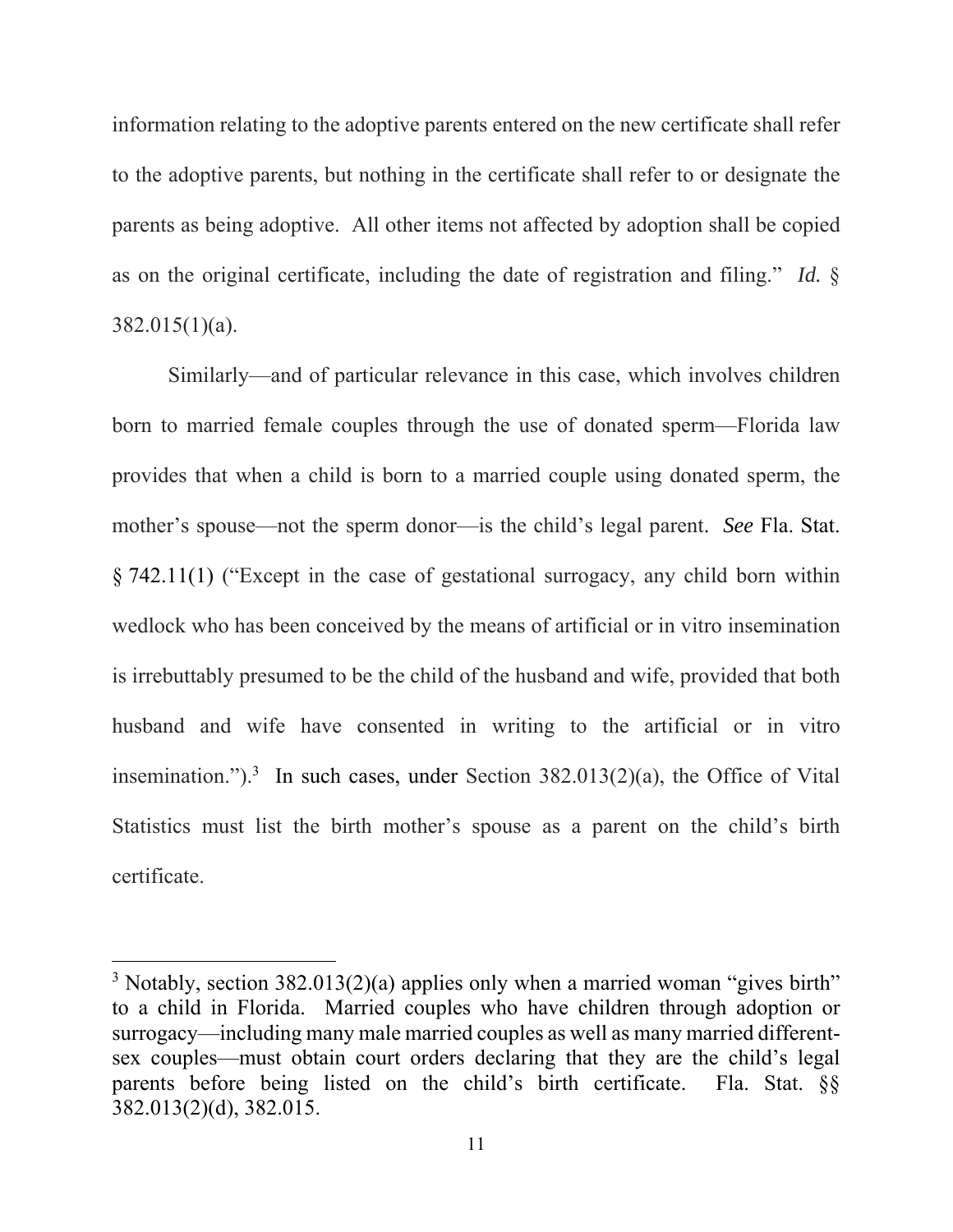Finally, it also bears mention that Florida law strongly protects the legal parent-child relationship arising from marriage even when a married woman becomes pregnant by a man other than her husband. When a married woman gives birth to a child, the husband is presumed to be the child's legal father regardless of whether he is the biological father unless and until that presumption is rebutted in a court proceeding, which can be done only in very rare circumstances. *See*, *e.g*., *Cummings*, 930 So.2d at 608 (collecting cases); *C.G. v. J.R.*, 130 So.3d 776, 781 (Fla. Dist. Ct. App. 2014) (affirming denial of paternity action by biological father of child born into an intact marriage and finding that the "fact that C.G.'s DNA test results established that he was [child's] biological father is 'legally insignificant' for purposes of establishing parental rights"); *I.A. v. H.H*., 710 So.2d 162 (Fla. Dist. Ct. App. 1998) (holding that a putative biological father has no right to initiate a paternity action concerning the child of a marriage if both the married woman and her spouse object); *S.B.*, 736 So.2d 766 (same); *S.D. v. A.G*., 764 So.2d 807 (Fla. Dist. Ct. App. 2000) (same). This precedent—strongly protecting the parental rights of husbands even when they are not biological fathers—is consistent with Section 382.013(2)(a)'s strict mandate. In the absence of a court order declaring someone other than a birth mother's husband to be the child's other parent, the Office of Vital Statistics must issue a birth certificate listing the husband as the child's parent even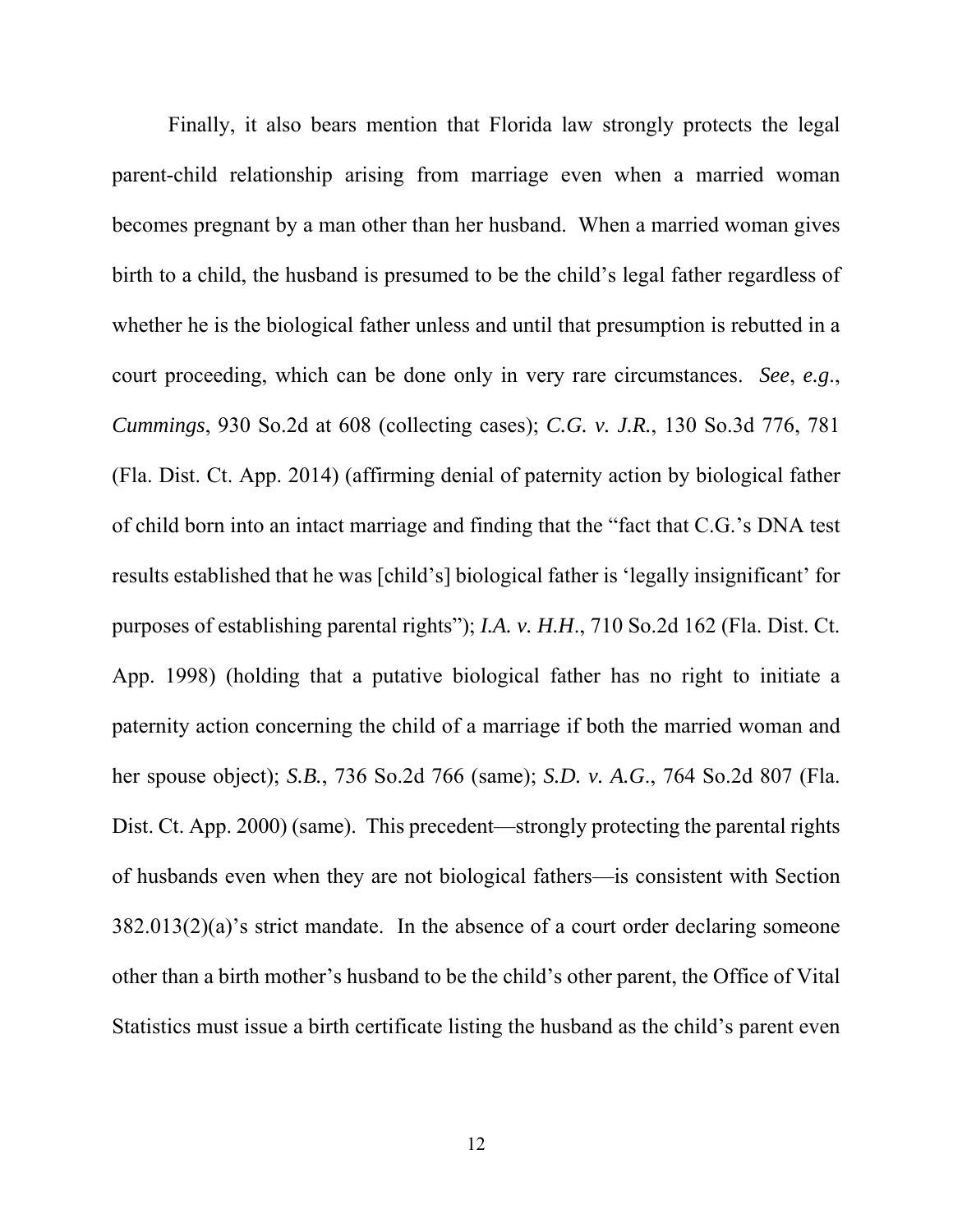if it is known that he is not the biological father; the Office of Vital Statistics has no authority to make its own determination of legal parentage. *S.B.*, 736 So. 2d 766.

In sum, section 382.013(2)(a) requires the Office of Vital Statistics to provide a child born to a married woman in Florida with a birth certificate listing the birth mother and her spouse as the child's parents unless a court has declared someone other than the spouse to be the child's parent. That duty is mandatory and purely ministerial. As such, it applies regardless of the circumstances of a child's conception and regardless of whether the birth mother's spouse is a biological as well as a legal parent. The resulting birth certificate is a legal document intended to reflect the child's legal parentage and generally constitutes prima facie evidence that the persons named on the birth certificate are the legal parents. Fla. Stat. § 382.019.

## **B.** *Obergefell* **Requires That Section 382.013(2)(a) Must Be Applied Equally When A Woman Who Is Married To Another Woman Gives Birth To A Child In Florida**

The Federal Constitution requires that Section 382.013(2)(a) must be applied equally to married same-sex spouses and their children. In both *Obergefell* and *Windsor*, the U.S. Supreme Court recognized that gaining parental recognition based on marriage is a vitally important marital right—one that goes to the heart of the equal dignity and protection that must be extended to married same-sex couples and their families. *Obergefell*, 135 S. Ct. at 2600-01; *United States v. Windsor*, 133 S. Ct. 2675, 2694 (2013) (holding that the federal Defense of Marriage Act "humiliates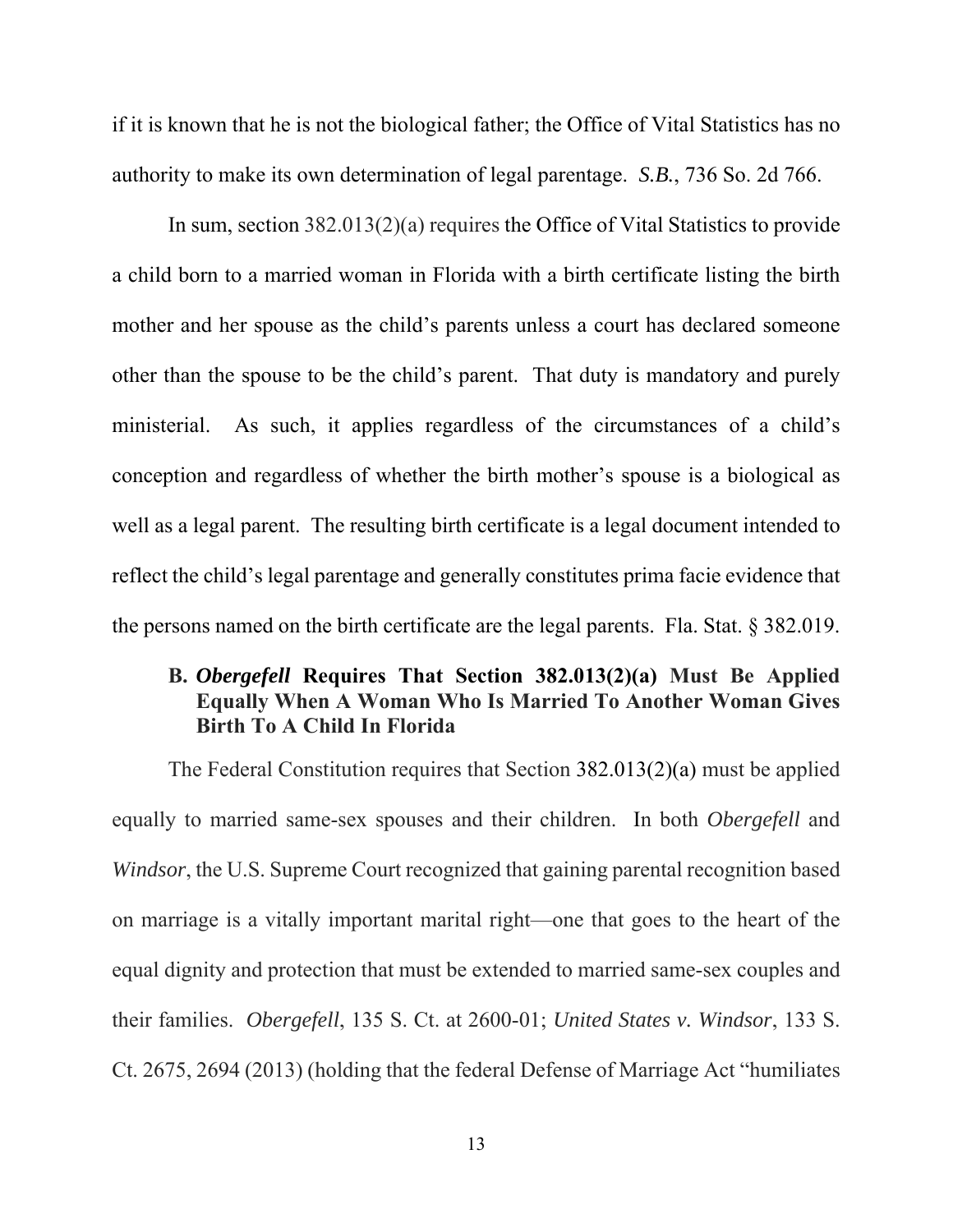tens of thousands of children now being raised by same-sex couples" and "makes it even more difficult for the children to understand the integrity and closeness of their own family and its concord with other families in their community and in their daily lives."). Indeed, in *Obergefell*, the Supreme Court affirmed a district court decision that ordered state officials to provide married same-sex parents with birth certificates listing both spouses, *see Henry*, 14 F. Supp. 3d 1036, and also expressly identified birth certificates as examples of marital protections that must be provided equally to married same-sex couples. 135 S. Ct. at 2601. As the Court explained, legally protected "aspects of marital status include . . . *birth and death certificates*." *Id*. (emphasis added).

The Office of Vital Statistics is violating *Obergefell* by singling out married same-sex couples for adverse treatment and excluding them from one of Florida's most important marital protections. Under Florida law, children born to a married woman have a statutory right to the issuance of a birth certificate listing both spouses as parents regardless of the circumstances of the child's conception so long as a court has not determined that someone other than the birth mother's spouse is the child's other legal parent. Fla. Stat. § 382.013(2)(a). By applying that protection only to children born to different-sex married parents, the Office of Vital Statistics is denying married same-sex couples and their children a right "intertwined with marriage." 135 S. Ct. at 2606. In effect, the Office is refusing to recognize the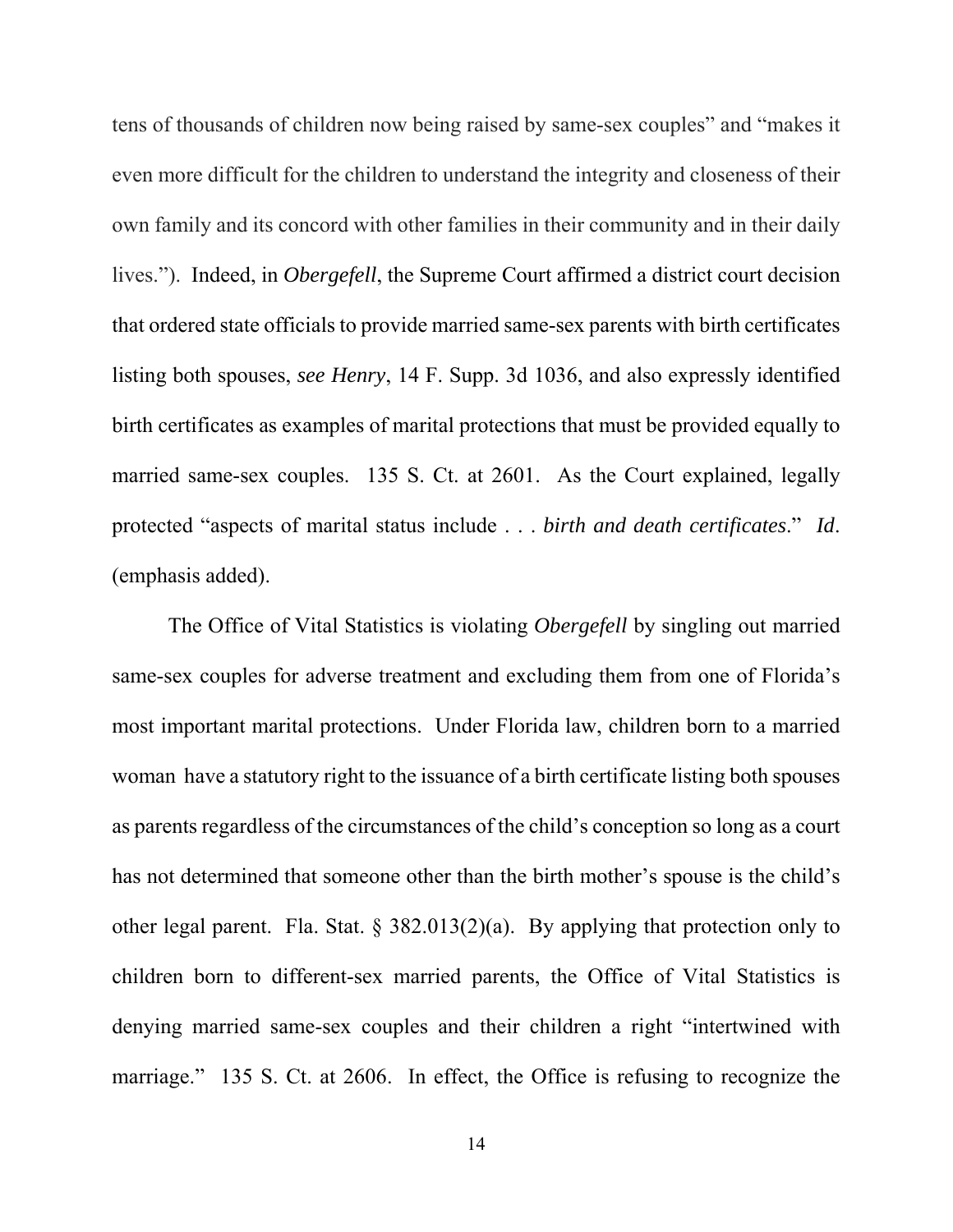marriages of the Plaintiff couples and other similarly situated married same-sex couples for purposes of issuing birth certificates pursuant to Section 382.013(2)(a). That refusal violates Plaintiffs' fundamental right to marry and to have their marriages "deemed lawful on the same terms and conditions as the marriages between persons of the opposite sex." *Id*. at 2593.

The use of the gendered term "husband" in Section 382.013(2)(a) does not immunize the Office of Vital Statistics from complying with *Obergefell*'s ruling. Just as *Obergefell* requires states to issue marriage licenses to same-sex couples notwithstanding the use of gendered terms such as "husband" and "wife" in state marriage laws, so it requires Defendants to apply Section 382.013(2)(a) equally to a woman who gives birth to a child in Florida while married to another woman notwithstanding the reference to "husband" in that law. As *Obergefell* made clear by reversing the Sixth Circuit and affirming the federal district court decisions striking down state laws restricting marriage and marital protections to different-sex couples, when a state law restricts access to marriage or to marital protections to different-sex couples, the U.S. Supreme Court has already determined that such restrictions are unconstitutional, and continuing to apply such a restriction violates the Supreme Court's ruling.4 Similarly, this Court's ruling in *Brenner*, 999 F. sup.

<sup>&</sup>lt;sup>4</sup> Moreover, the Florida statutes themselves provide: "In construing these statutes and each and every word, phrase, or part hereof, where the context will permit . . . Gender-specific language includes the other gender and neuter." Fla. Stat. § 1.01(2).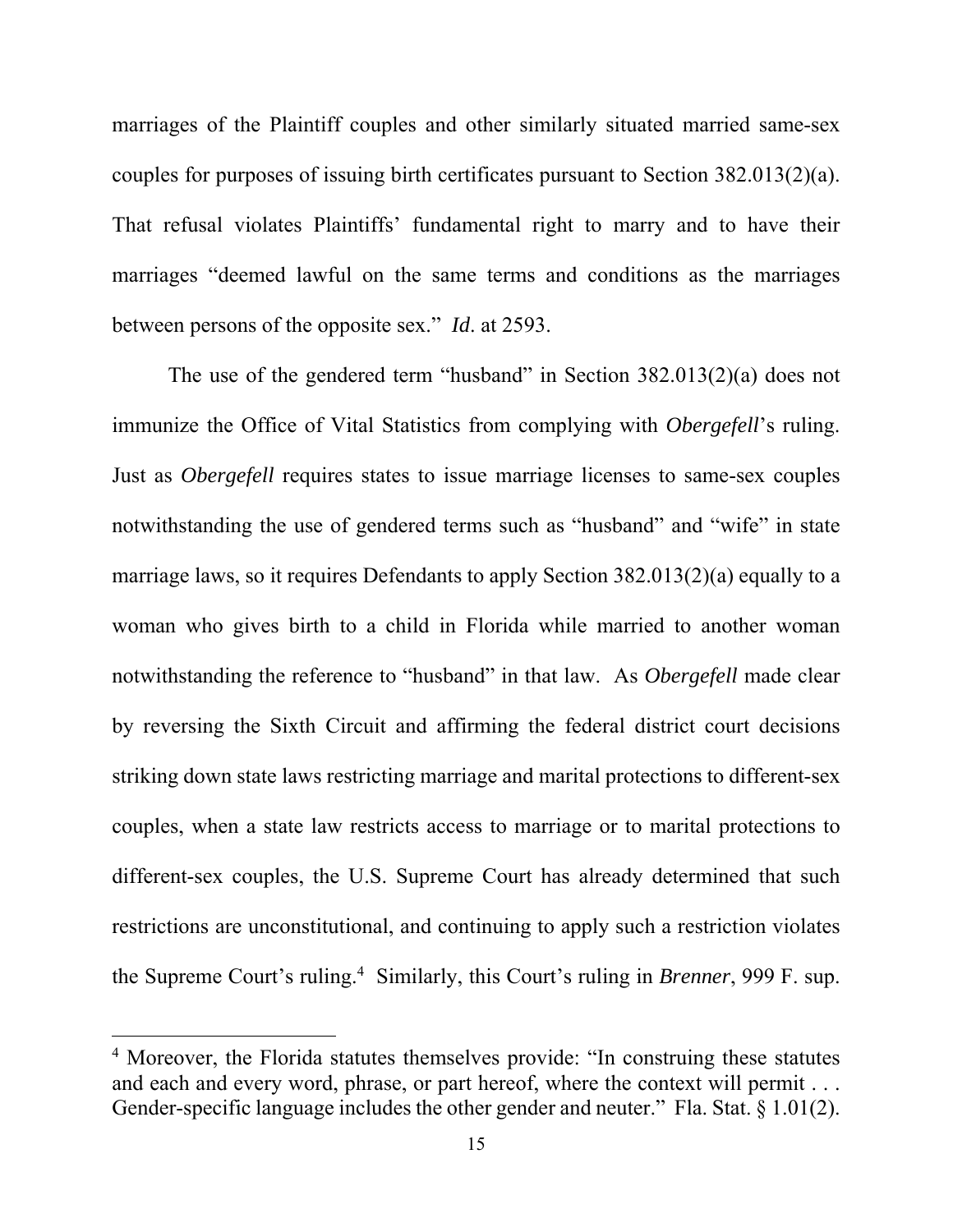2d at 1293, enjoined the enforcement of all of Florida's measures limiting marriage and marital protections only to different-sex spouses, including Florida Statute Section 741.212(3), which previously provided: "For purpose of interpreting any state statute or rule, the term 'marriage' means only a legal union between one man and one woman as husband and wife, and the term 'spouse' applies only to a member of such a union." Under *Obergefell* and this Court's ruling in *Brenner*, the Plaintiff couples' right to marry includes all of the related rights, responsibilities, and incidents of marriage, including the right to a birth certificate listing the birth mother's spouse as a parent of the couple's child.

Were that not the case, *Obergefell*'s and this Court's mandate of equality for married same-sex couples and their families would be hollow, as many state law protections related to marriage use gendered terms. For example, if gendered terms such as "husband" and "wife" may not be applied to same-sex spouses, then married same-sex couples in Florida would be excluded from, among other protections: the spousal privilege, Fla. Stat. § 90.504(1) (protecting "communications which were intended to be made in confidence between the spouses while they were husband and wife"); many laws protecting the property rights of married couples, *see, e.g*., *id.* § 689.115 (referring to "[a]ny mortgage . . . made to two persons who are husband and wife"); laws protecting the property rights of divorced spouses, *see*, *e.g*., *id.* §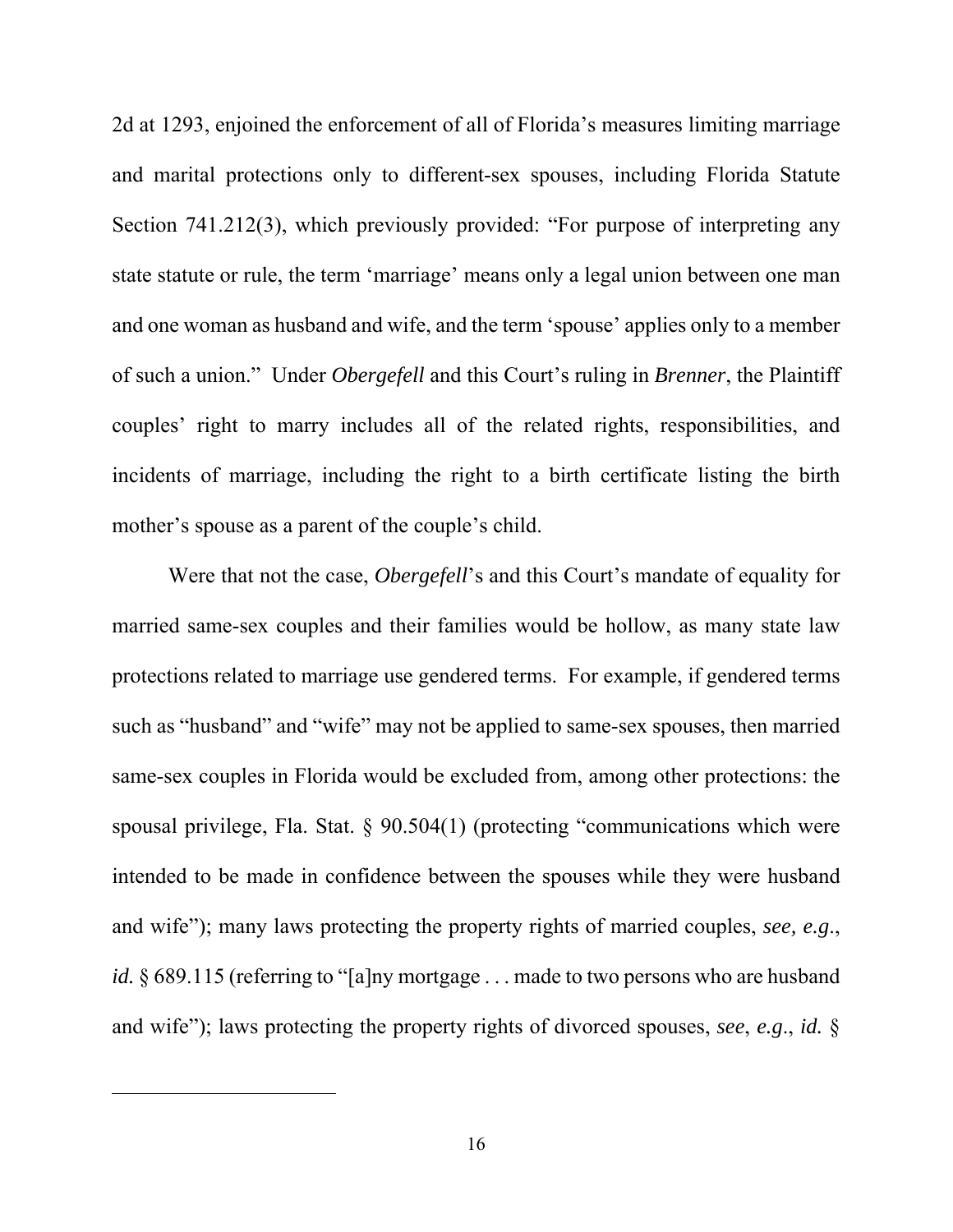736.1105 (providing for the revocation upon divorce of a revocable trust "executed by a husband or wife as settlor prior to annulment of the marriage"); laws protecting spouses in tort actions, *see*, *e.g*., *id.* § 46.031 (referring to "any action brought by a husband and his wife"); protections for children born to married couples through assisted reproduction, *see, .e.g., id.* § 742.11(1) (providing that such children are "irrebuttably presumed to be the child[ren] of the husband and wife"); the right to adopt jointly as a married couple, *id.* § 63.042(2)(a) (providing that "a husband and wife jointly" may adopt); and protections against marriage by fraud, duress or undue influence, *id.* § 732.805 (referring to voluntary cohabitation "as husband and wife"). Conversely, important limitations on the right to marry would not apply to same-sex couples, such as the prohibition against marrying family members in Section 741.21 ("A man may not marry any woman to whom he is related by lineal consanguinity . . . . A woman may not marry any man to whom she is related by lineal consanguinity.").

This Court's ruling in *Brenner* and *Obergefell*'s mandate that same-sex couples have an equal right to marry and to the protections of marriage require that all of these marital rights, responsibilities, and limitations be applied equally to same-sex and different-sex couples.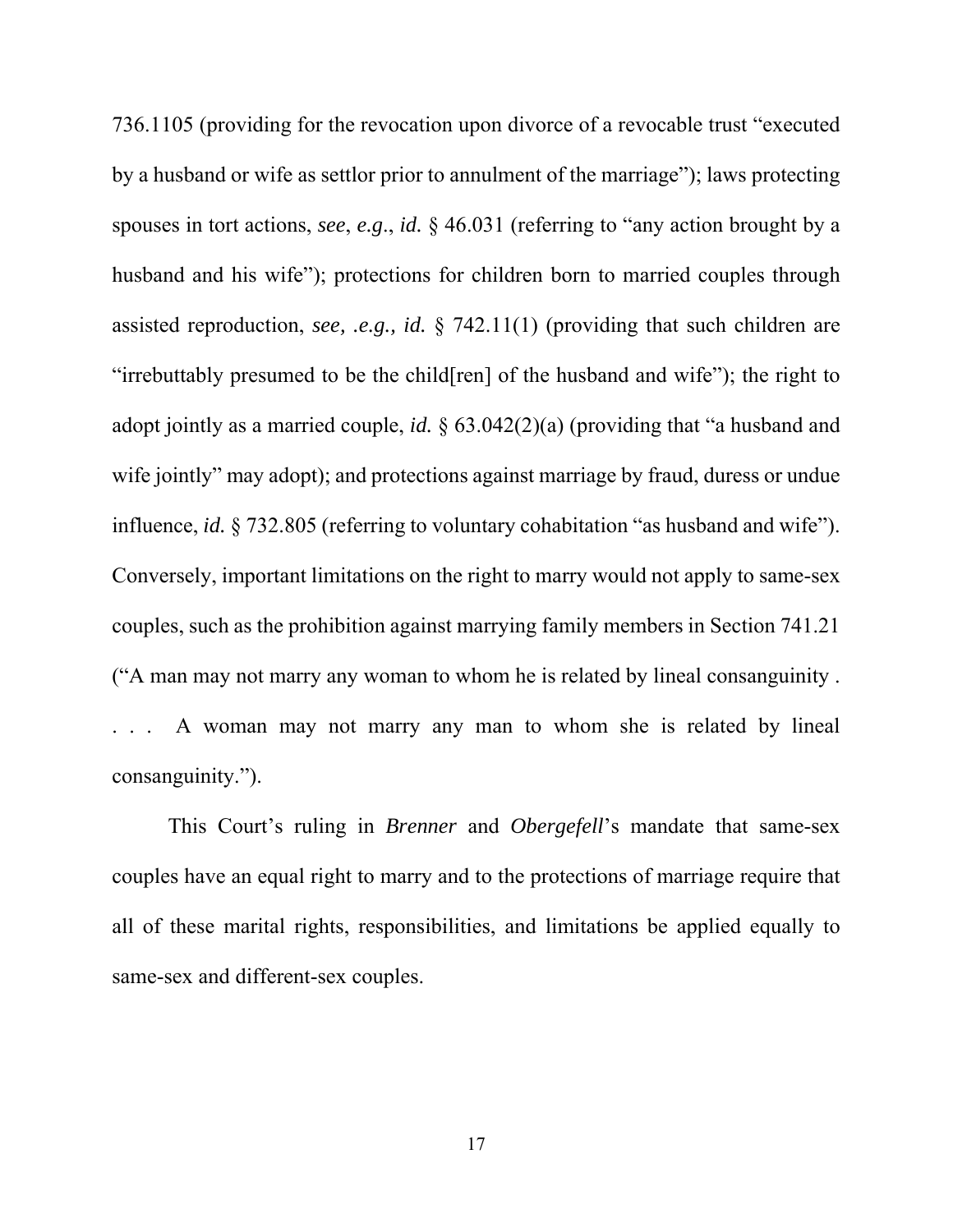**II. Defendants Cannot Justify The Harms Caused By Their Refusal To Recognize Plaintiffs' Marriages Under Section 382.013(2)(a).** 

## **A. The Office Of Vital Statistics' Refusal To Apply Section 382.013(2)(a) Equally To Same-Sex Spouses Inflicts Serious Harms On Plaintiffs And Other Similarly-Situated Families**

In *Obergefell*, the Court held that by depriving the children of same-sex couples of "the recognition, stability, and predictability marriage offers," "[t]he marriage laws at issue here . . . harm and humiliate the children of same-sex couples." 135 S. Ct. at 2600-01. As a result, "[s]ame-sex couples are consigned to an instability many opposite-sex couples would deem intolerable in their own lives." *Id.* at 2601. The same analysis applies here: Defendants' refusal to recognize Plaintiffs' marriages for purposes of Section 382.013(2)(a) is demeaning and exposes Plaintiffs and their children to serious instability and harms.

Birth certificates are vitally important documents. As the Florida Supreme Court has recognized, being listed as a parent on a child's birth certificate has "significant practical and legal implications." *Cummings*, 930 So. 2d at 609 (citing Florida cases that considered birth certificates in determining whether a child is a survivor in a wrongful death suit and whether a person is a parent under a kidnapping statute). In *Obergefell*, the U.S. Supreme Court affirmed the district court decision in *Henry*, which ordered state officials to apply Ohio laws regarding the issuance of birth certificates equally to married same-sex and different-sex couples. As the district court in *Henry* noted: "Identification on the child's birth certificate is . . . .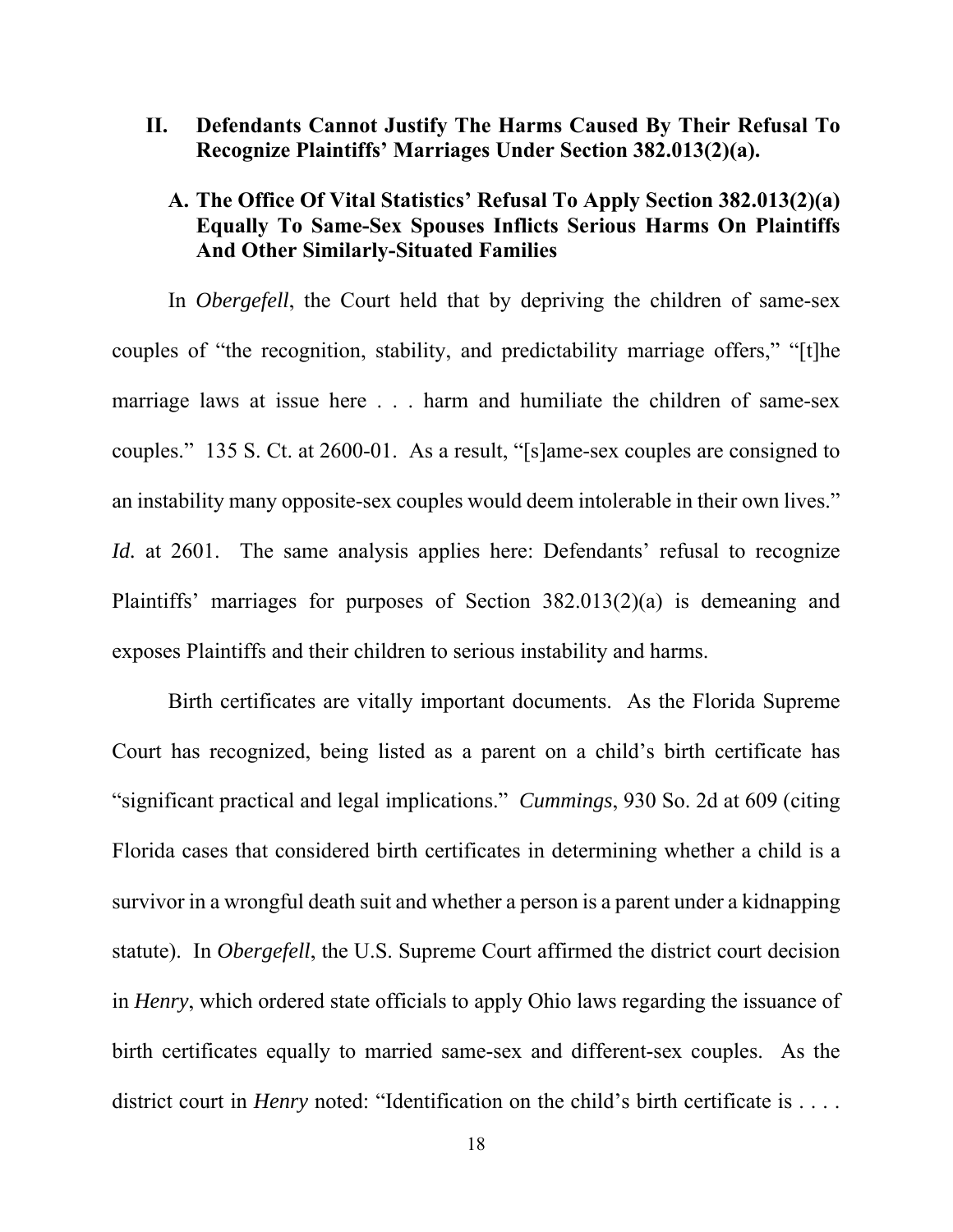the only common governmentally-conferred, uniformly recognized, readilyaccepted record that establishes identity, parentage, and citizenship, and it is required in an array of legal contexts." 14 F. Supp. 3d at 1050. "The birth certificate can be critical to registering the child in school; determining the parents' (and child's) right to make medical decisions at critical moments; obtaining a social security card for the child; obtaining social security survivor benefits for the child in the event of a parent's death; establishing a legal parent-child relationship for inheritance purposes in the event of a parent's death; claiming the child as a dependent for purposes of federal income taxes; and obtaining a passport for the child and traveling internationally." *Id.* (internal citations omitted).

Defendants' refusal to issue Plaintiffs birth certificates reflecting both of their children's parents exposes their families to similar harms. *See* K. Chin Decl. ¶ 7; D. Chin Decl. ¶ 7; Vazquez Decl. ¶ 6; Arenas Decl. ¶ 6. Defendants' policy makes it difficult or impossible for the same-sex spouse of a woman who gives birth in Florida to be recognized as a parent in a wide array of circumstances, including: enrolling a child in school, Fla. Stat. § 1003.21(4)(a), daycare, Fla. Stat. § 1002.53(4)(b), and many extracurricular activities; obtaining a passport for a child and traveling with a child internationally, *Passports for Minors Under 16*, U.S. Dep't of State, http://travel.state.gov/content/passports/english/passports/under-16.html (last visited Dec. 8, 2015); obtaining a Social Security card for a child, *Learn What*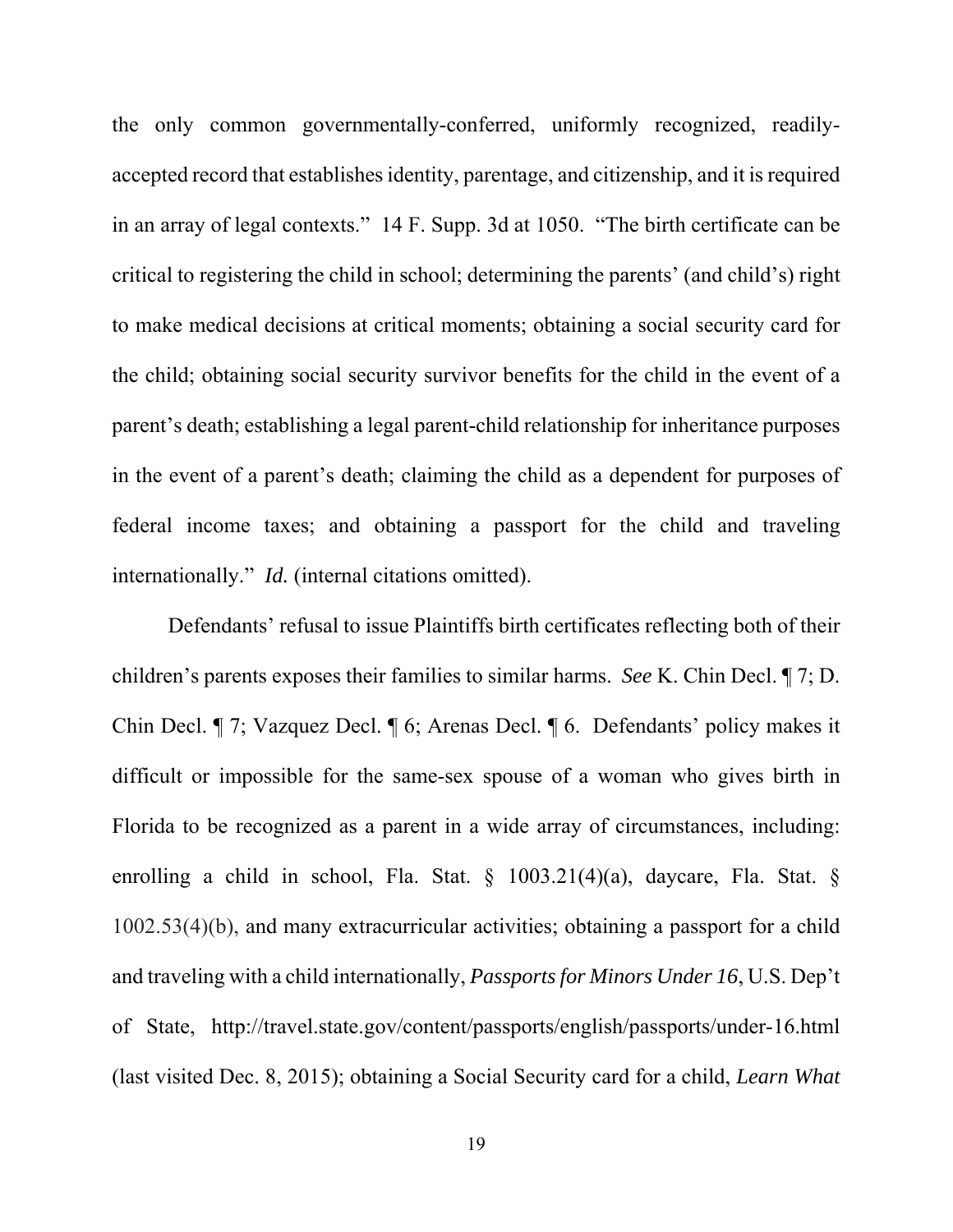*Documents You Need To Get A Social Security Card*, Social Security Administration, http://www.ssa.gov/ssnumber/ss5doc.htm (last visited Dec. 8, 2015); making medical decisions for a child; and applying for Social Security survivor benefits for a child in the event of a parent's death, *Benefits for Children*, Social Security Administration, http://www.ssa.gov/pubs/EN-05-10085.pdf (last visited Dec. 8, 2015).

Perhaps most starkly, both for the Plaintiff couples and for the members of organizational Plaintiff Equality Florida Institute who are married same-sex couples in which one of the spouses has given birth or intends to do so in the future, Defendants' unconstitutional policy exposes these families to the risk that if the birth mother dies, the child will have no living parent listed on his or her birth certificate, and the surviving parent's ability to make decisions and care for the child may be severely impaired.

Exposing children born to same-sex spouses to these harms relegates the children and their families to a "second-tier" status—the very injury that the Supreme Court in both *Windsor* and *Obergefell* held to be constitutionally impermissible. *Windsor*, 133 S. Ct. at 2694; *Obergefell*, 135 S. Ct. at 2604. The denial of a birth certificate that lists both of a child's parents is stigmatizing and humiliating, *see* K. Chin Decl. ¶¶ 5, 6; D. Chin Decl. ¶¶ 5, 6; Vazquez Decl. ¶¶ 5, 6; Arenas Decl. ¶¶ 5, 6, and "tells those couples, and all the world" that their families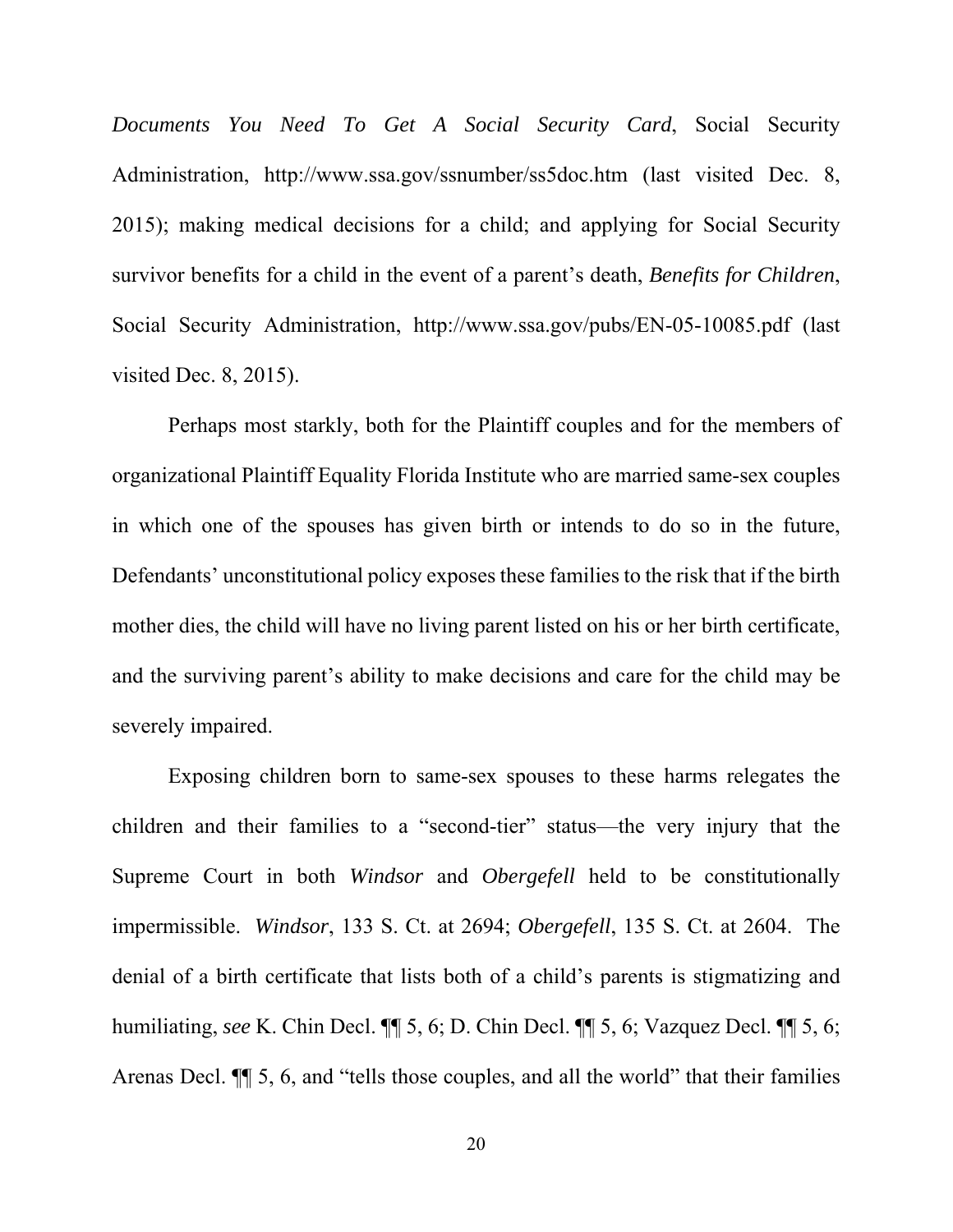are inferior. *Windsor*, 133 S. Ct. at 2694 Plaintiff Alma Vazquez describes how "deeply humiliated and distressed" she was by the State's refusal to identify her wife Yadira Arenas on their daughter's birth certificate: "We want our daughter, and any people with whom she comes in contact to know that we are a family and recognized and protected by the state of Florida." Vazquez Decl. at ¶¶ 4, 7. Plaintiff Deborah Chin, who stays home so that she can be a full-time parent to the couple's two children, D. Chin Decl. at ¶ 2, explains: "Every day, we are both parents to our son, but his birth certificate does not reflect that," and does not identify the mother who cares for him every day as his parent, *id.* at ¶ 6.

In short, Defendants have told the Plaintiff couples and their children that they do not have real families, and have deprived them of the stability, security, and vitally important practical and legal protections that derive from having both parents recognized as such on their children's birth certificates.

#### **B. There Is No Legitimate, Much Less Compelling, State Interest That Justifies These Harms**

The Office of Vital Statistics has no rational, much less compelling, state interest in withholding the vital protections secured by Section 382.013(2)(a) from a woman who gives birth to a child in Florida while married to another woman. Defendants have offered no substantive reason for their discriminatory treatment of Plaintiffs and other similarly situated couples, nor does any such reason exist—much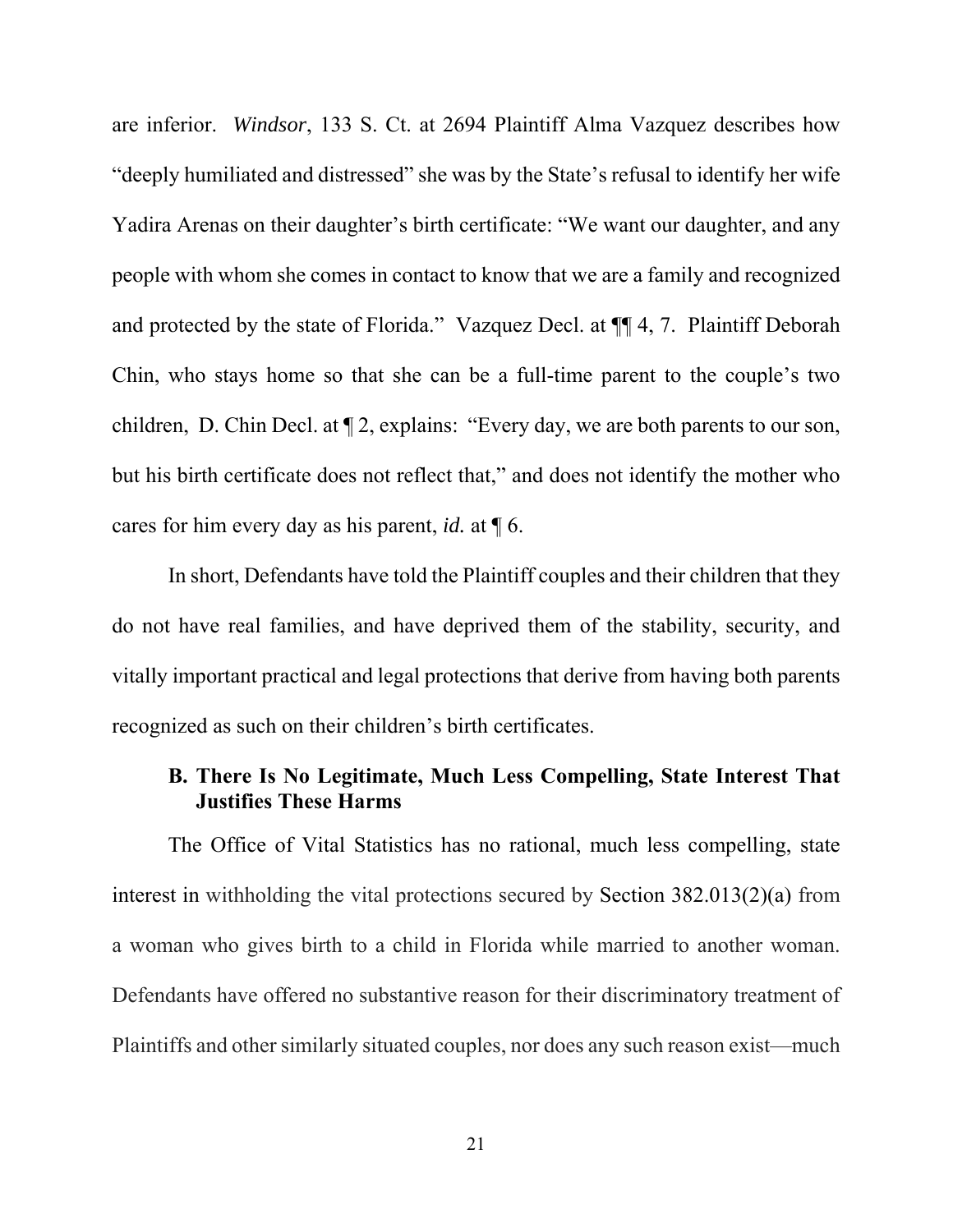less a reason that would meet the strict scrutiny that applies to government action that infringes upon a fundamental right.

Defendants may contend that they cannot comply with the constitutional guarantees of due process and equal protection in their treatment of married samesex couples pursuant to Section 382.013(2)(a) because they purportedly must undertake additional administrative review or adopt new administrative procedures to implement this Court's and the Supreme Court's rulings. Those arguments have no merit. Defendants must comply with the orders in *Brenner* and *Obergefell now*, not at some undefined future point in time. Further, it is well settled that the government cannot rely on alleged administrative burdens to justify a constitutional violation even under rational basis review, much less under the heightened due process and equal protection scrutiny that applies in this case. *See*, *e.g*., *Reed v. Reed*, 404 U.S. 71, 76-77 (1971) (rejecting administrative burden as a sufficient rationale for gender-based discrimination under the rational basis standard); *Frontiero v. Richardson*, 411 U.S. 677 (1973) (same); *Plyler v. Doe*, 457 U.S. 202 (1982) (rejecting administrative cost-saving as a sufficient rationale for discrimination against undocumented children).

Finally, no such administrative hurdle exists. Florida Statute Section 382.003(7) empowers the Department of Public Health to "[a]pprove all forms used in registering, recording, certifying, and preserving vital records." The Office of

22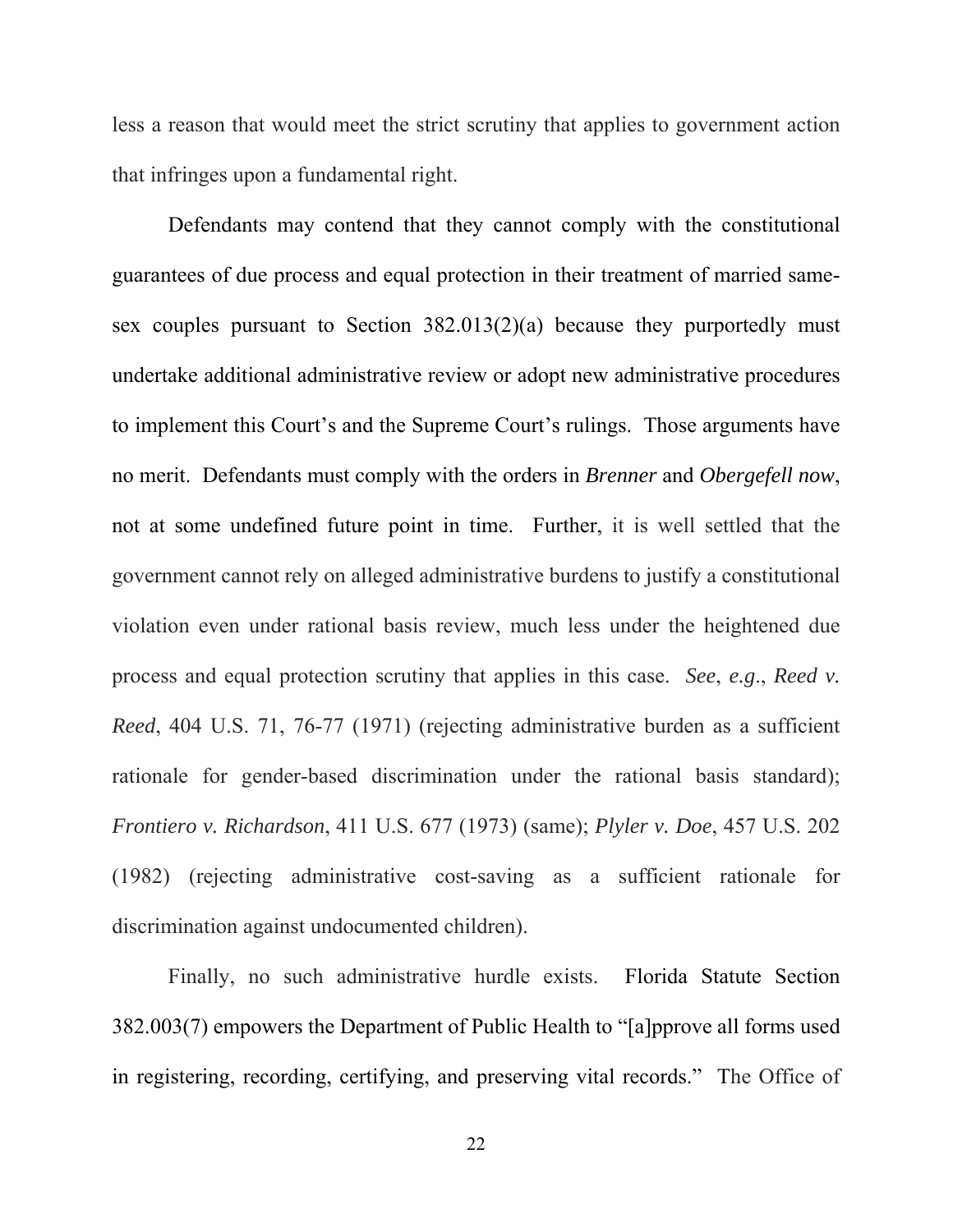Vital Statistics already routinely issues birth certificates listing both same-sex parents when a child is adopted by a same-sex couple. *See* Fla. Stat. § 382.015. As is true of all new birth certificates issued to adopted children, these birth certificates are indistinguishable from an original birth certificate and list the same-sex adopted parents as the child's legal parents from the time of the child's birth. *Id*. There is no reason, administrative or otherwise, why the Office of Vital Statistics cannot use the same, already-existing birth certificate forms to issue legally accurate birth certificates when a woman who is married to another woman give birth to a child in Florida.

# **C**. **Other Courts Have Uniformly Concluded That States Must Apply Similar State Laws Regarding Birth Certificates Equally To Children Born To Married Same-Sex Couples.**

Defendants' constitutional duty is to treat married same-sex and different-sex couples equally. The great majority of other states across the country are complying with this mandate and issuing birth certificates to children born to married same-sex parents that list both parents, just as they do for children born to married differentsex parents. Defendants are constitutionally required to do the same, as other courts have recognized in similar cases brought in the handful of other states in which state officials have refused to treat married same-sex couples equally with respect to the issuance of birth certificates. *See, e.g.*, *Henry*, 14 F. Supp. 3d at 1062 (granting permanent injunction and declaratory relief requiring issuance of birth certificates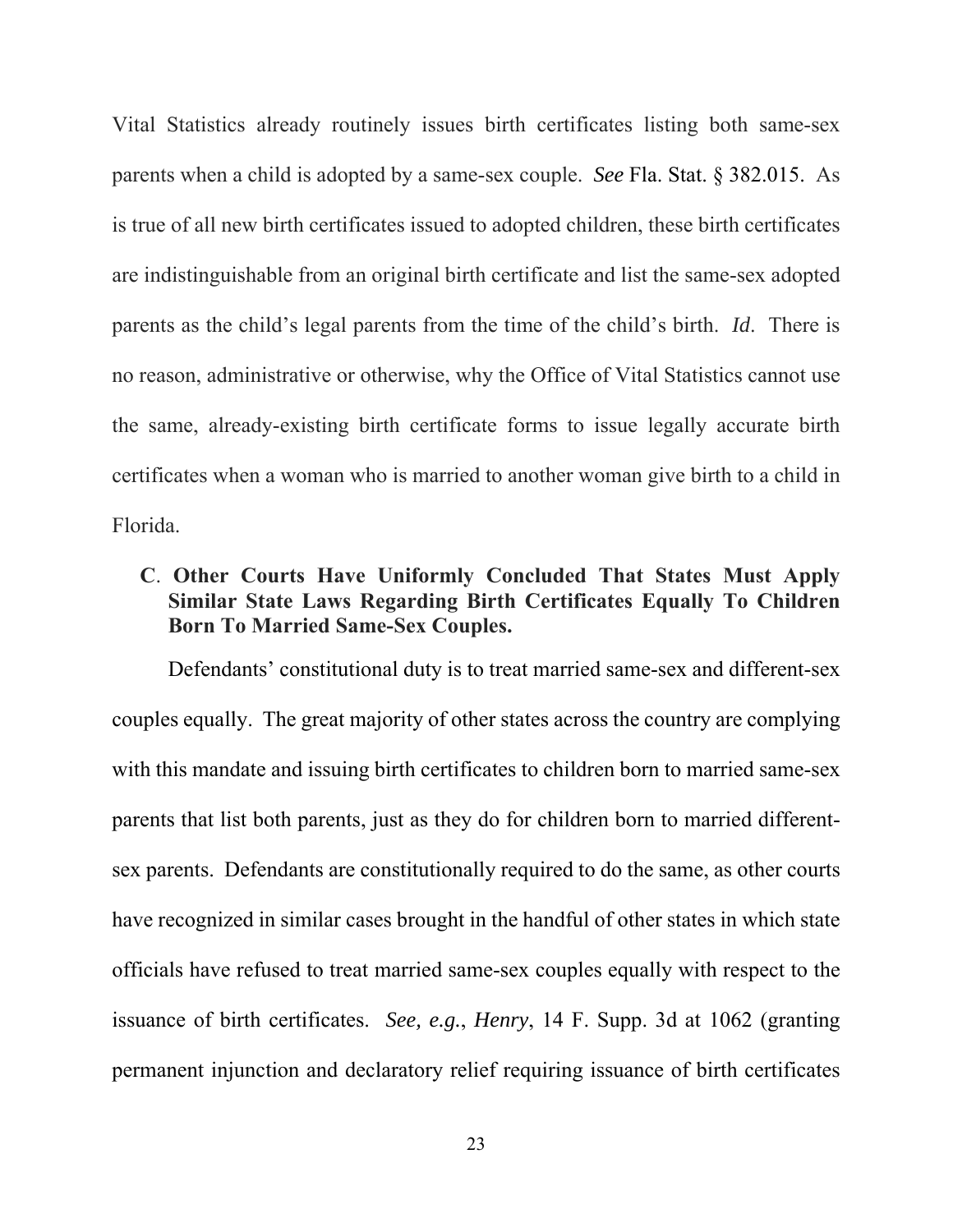for plaintiffs' children identifying both of the children's married same-sex parents); Order, *De Leon v. Abbott,* SA-13-CA-00982-OLG (Aug. 11, 2015) (ECF No. 113) (ordering Texas officials to implement "policy guidelines recognizing same-sex marriages . . . in birth certificates issued by the State of Texas and to grant "all pending applications for . . . birth certificates involving same-sex couples, assuming the applications are otherwise complete and qualify for approval."); *Roe v. Patton*, No. 2:15-cv-00253-DB, 2015 WL 4476734, at \*1 (D. Utah July 22, 2015) (granting preliminary injunction requiring issuance of birth certificates to same-sex spouses on same terms and conditions as opposite-sex spouses); *Pavan v. Smith*, No. 60CV-15-3153 (Ark. Cir. Ct. Dec. 1, 2015) (granting summary judgment "afford[ing] the plaintiffs, as same-sex couples, the same constitutional rights with respect to the issuance of birth certificates and amended birth certificates as opposite-sex couples"); *see also Gartner v. Iowa Dept. of Pub. Health*, 830 N.W.2d 335, 341 (Iowa 2013) (holding that marriage equality based on state constitutional principles also required the issuance of birth certificates listing a birth mother's same-sex spouse despite statute's use of gendered language).

#### **D. Plaintiffs Are Entitled To The Requested Permanent Injunction**

As demonstrated above, Plaintiffs are entitled to a permanent injunction: (1) their claims succeed on their merits, *see KH Outdoor, LLC v. City of Trussville*, 458 F.3d 1261, 1268 (11th Cir. 2006), (2) they will suffer irreparable injury unless an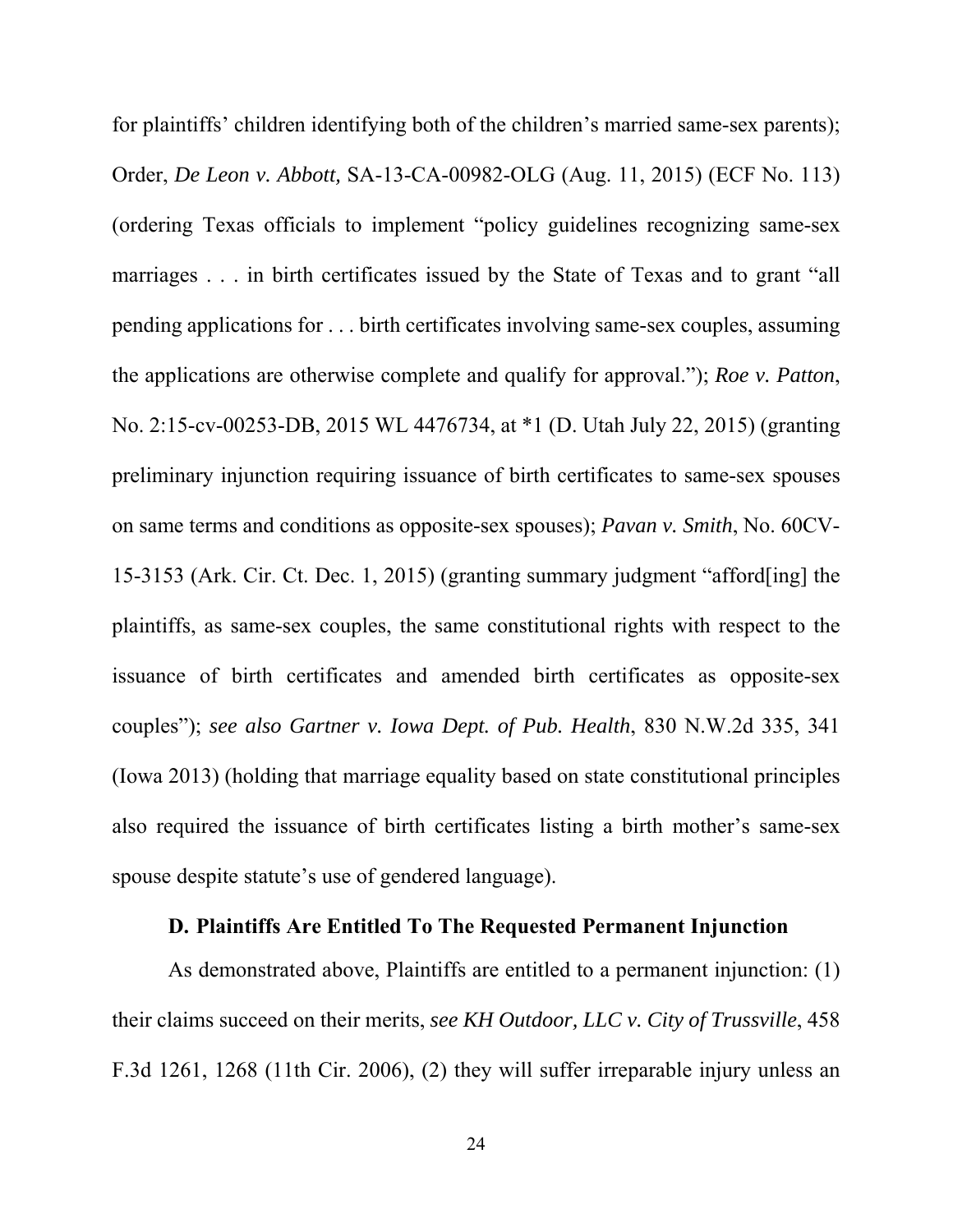injunction issues, (3) the injury they are threatened with "outweighs whatever damage the proposed injunction may cause the opposing party," and (4) "if issued, the injunction would not be adverse to the public interest," *Siegel v. LePore*, 234 F.3d 1163, 1176 (11th Cir. 2000). Defendants are violating mandates of this Court and the United States Supreme Court, *see supra* Secs. I, II.B., II.C, and causing irreparable harm to Plaintiffs and their families, *see supra* Sec. II.A; *see also Brenner*, 999 F. Supp. 2d at 1291 ("the ongoing unconstitutional denial of a fundamental right almost always constitutes irreparable harm"); *Elrod v. Burns*, 427 U.S. 347, 373 (1976) (same); *Johnson v. Mortham*, 926 F. Supp. 1540, 1543 (N.D. Fla. 1996) ("Deprivation of a fundamental right, such as . . . Equal Protection . . , constitutes irreparable harm."). No burden to Defendants outweighs these injuries, *see supra* Sec. II.B. An injunction is in the public interest because "it is always in the public interest to prevent the violation of a party's constitutional rights." *Awad v. Ziriax*, 670 F.3d 1111, 1132 (10th Cir. 2012).

#### **CONCLUSION**

For the reasons set forth above, Plaintiffs request that the Court enter summary judgment for Plaintiffs and issue the permanent injunction requested in their accompanying motion. *See supra* at viii-ix.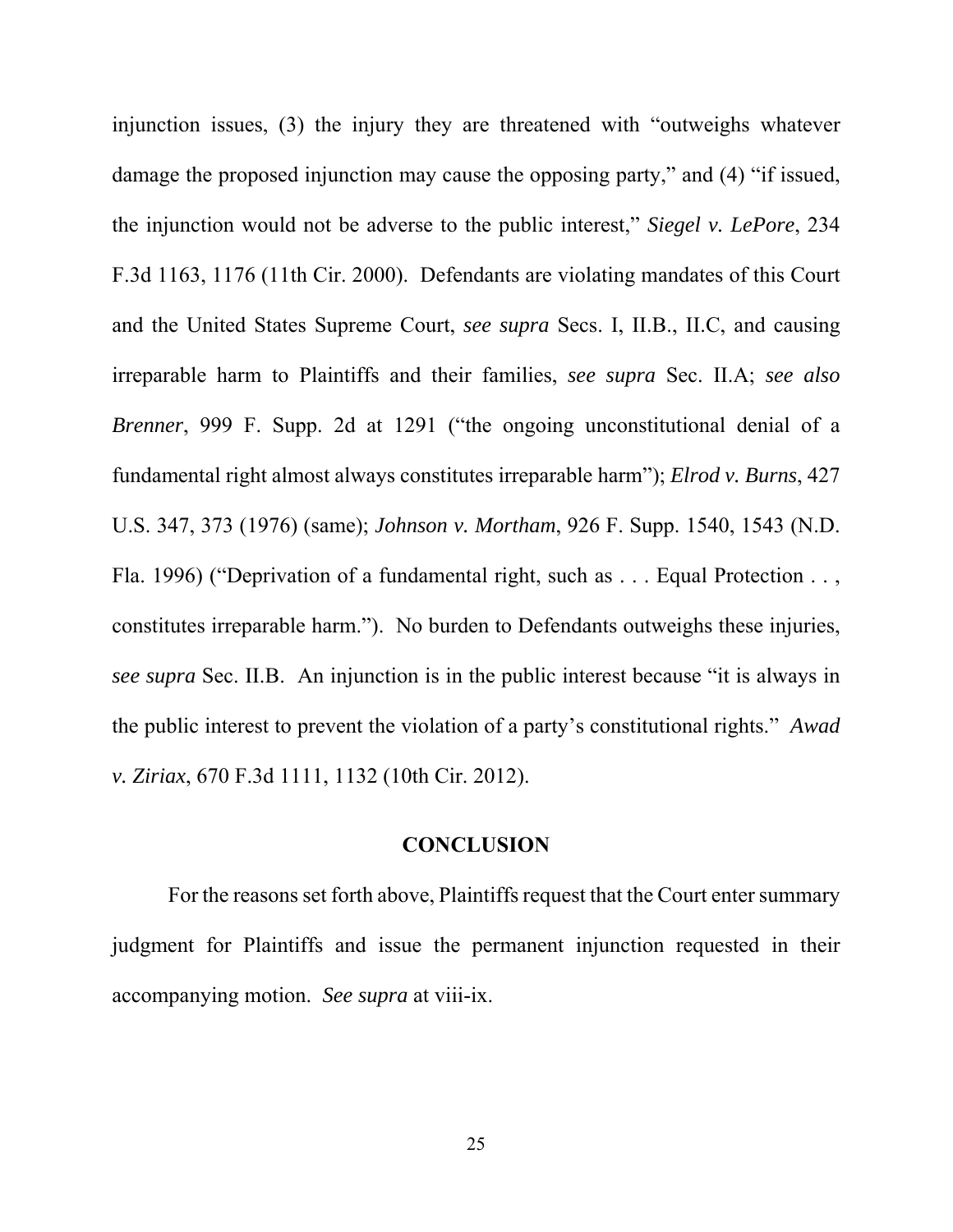Dated: December 9, 2015 Respectfully Submitted,

#### /s/ Catherine P. Sakimura

Catherine P. Sakimura (Cal. Bar No. 246463) csakimura@nclrights.org Shannon P. Minter (Cal. Bar No. 168907) sminter@nclrights.org Christopher F. Stoll (Cal. Bar No. 179046)\* cstoll@nclrights.org Amy Whelan (Cal. Bar No. 215675)\* awhelan@nclrights.org National Center for Lesbian Rights 870 Market Street, Suite 370 San Francisco, California 94102 Telephone: (415) 392-6257 Facsimile: (415) 392-8442

\*Admission to N.D. Fla. forthcoming

Mary B. Meeks (Fla. Bar No. 769533) Mary Meeks, P.A. marybmeeks@aol.com P.O. Box 536758 Orlando, Florida 32853 Telephone: (407) 362-7879

Elizabeth Schwartz (Fla. Bar No. 114855)\* eschwartz@sobelaw.com ELIZABETH F. SCHWARTZ, PA 690 Lincoln Road, Suite 304 Miami Beach, FL 33139 Telephone: (305) 674-9222 Facsimile: (305) 674-9002

#### COUNSEL FOR PLAINTIFFS